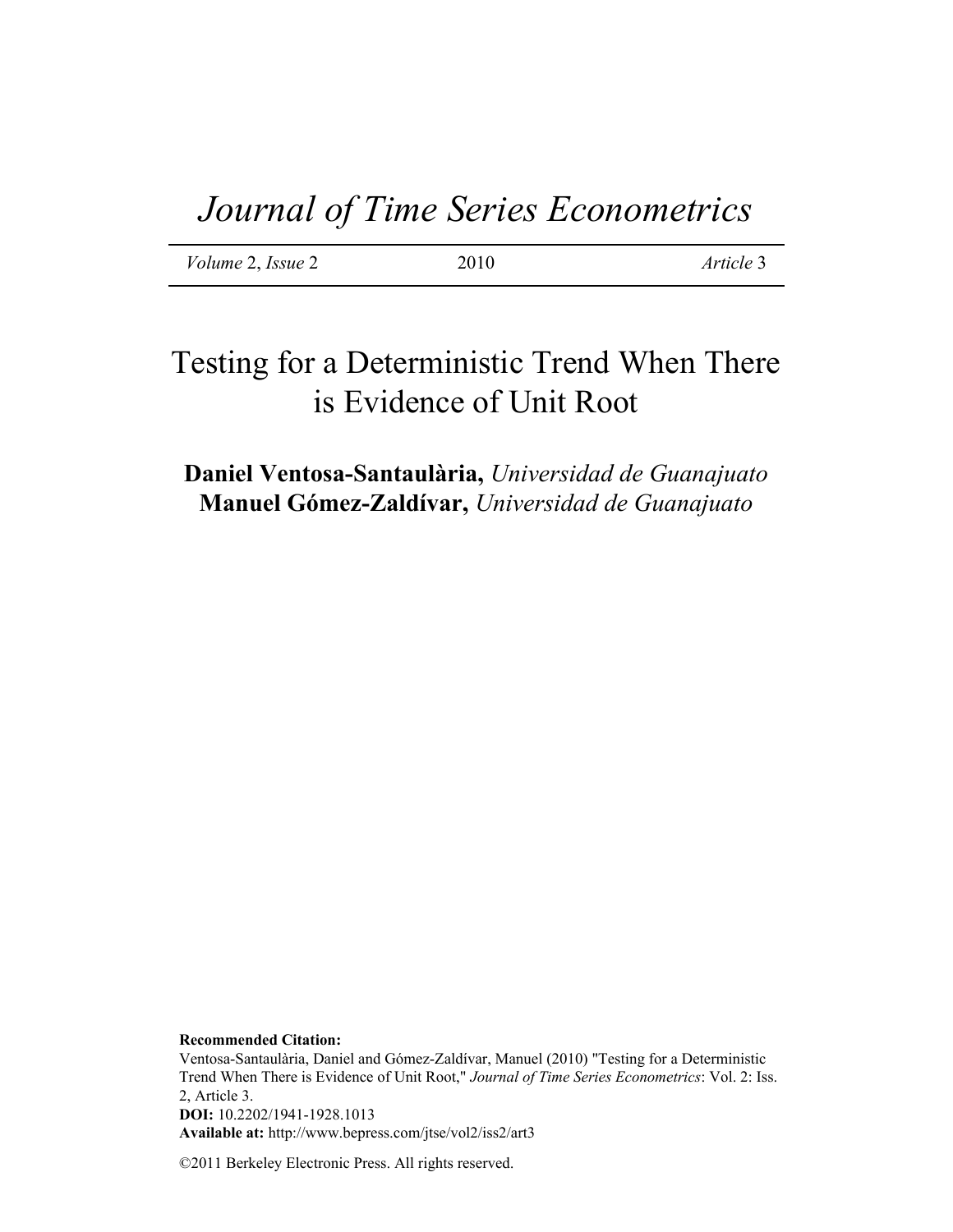# Testing for a Deterministic Trend When There is Evidence of Unit Root

Daniel Ventosa-Santaulària and Manuel Gómez-Zaldívar

#### **Abstract**

Whilst the existence of a unit root implies that current shocks have permanent effects, in the long run, the simultaneous presence of a deterministic trend obliterates that consequence. As such, the long-run level of macroeconomic series depends upon the existence of a deterministic trend. This paper proposes a formal statistical procedure to distinguish between the null hypothesis of unit root and that of unit root with drift. Our procedure is asymptotically robust with regard to autocorrelation and takes into account a potential single structural break. Empirical results show that most of the macroeconomic time series originally analyzed by Nelson and Plosser (1982) are characterized by their containing both a deterministic and a stochastic trend.

**KEYWORDS:** unit root, deterministic trend, regression

**Author Notes:** Departamento de Economía y Finanzas, Universidad de Guanajuato. Address: DCEA-Sede Marfil Fracc. I, El Establo, Guanajuato, Gto 36250 México; email: daniel@ventosasantaularia.com. We would like to thank an anonymous referee for his thoughtful comments, which were carefully heeded in the revision of the paper and contributed markedly to its improvement. We also would like to thank Pierre Perron for his advice.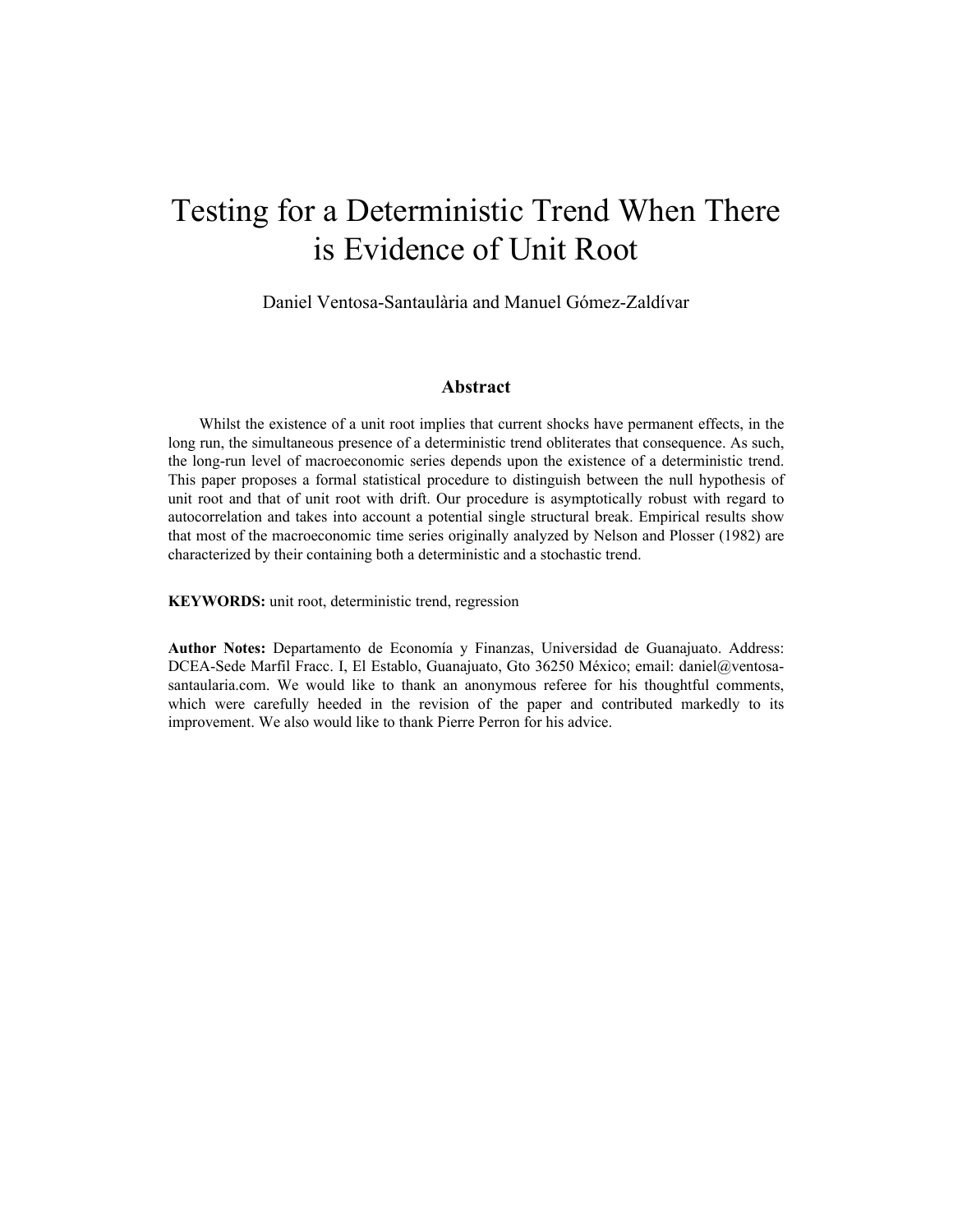### **1 Introduction**

The influential paper by Nelson and Plosser (1982) (hereinafter NP) triggered a considerable amount of research into the unit-root hypothesis on both the empirical and the theoretical fronts. Since then, an impressive and increasingly complex array of unit-root tests has been available in the literature, many of which were applied first to the original NP dataset.

The significance of the debate lies in the effects of the stochastic shocks. Whenever macroeconomic time series contain a unit root, random shocks have a permanent effect on the series. However, in the long run, the effects of these shocks will be reduced if the series also contains a deterministic trend.

The existence of a deterministic trend is also important for the limit distribution of the unit root tests, since the distribution changes depending on the specification of the deterministic component. Moreover, even though the deterministic trend is more important for the long-run level of the series, there is a bias towards the accurate analysis of the unit root, i.e. while most unit-root test procedures include a deterministic trend regressor in their analysis, many of these do not formally assess the performance of such estimate when there is evidence of unit root. Indeed, Gómez-Zaldívar and Ventosa-Santaulària  $(2010)$  proved that it is incorrect to carry out standard hypothesis testing on the deterministic trend parameter estimated with Dickey-Fuller (DF)-type tests when there is a unit root since the limiting distribution of its t-statistic is not asymptotically normal with unit variance.

This implies that anyone interested in estimating the deterministic rate of growth of a macroeconomic variable may find it difficult to perform such a task; although seemingly straightforward, it becomes nontrivial when the series contains a unit root. In this case, there is neither a reliable nor a simple tool available with which to carry out such estimation.

This paper proposes a formal statistical procedure to distinguish between the null hypothesis of unit root without drift and that of unit root with drift, with and without a structural break [note that the model under the alternative hypothesis of our test corresponds to Perron's Model B under the null hypothesis; see Perron (1989, p. 1364)]. Our work is in line with those that developed unit-root tests which also consider a drift and a structural break under the null hypothesis; see, for example, Perron (1989), Perron (1997), Carrion–i–Silvestre and Sansó (2006), Kim and Perron (2009), Carrion-i Silvestre, Kim, and Perron (2009), among others.<sup>1</sup> Nevertheless, these do not focus on the estimation and hypothesis testing on the drift and the potential structural break associated with it, but rather on the parameter

<sup>1</sup>This is not a common specification; for example, the popular Zivot and Andrews test allows for breaks only under the alternative hypothesis.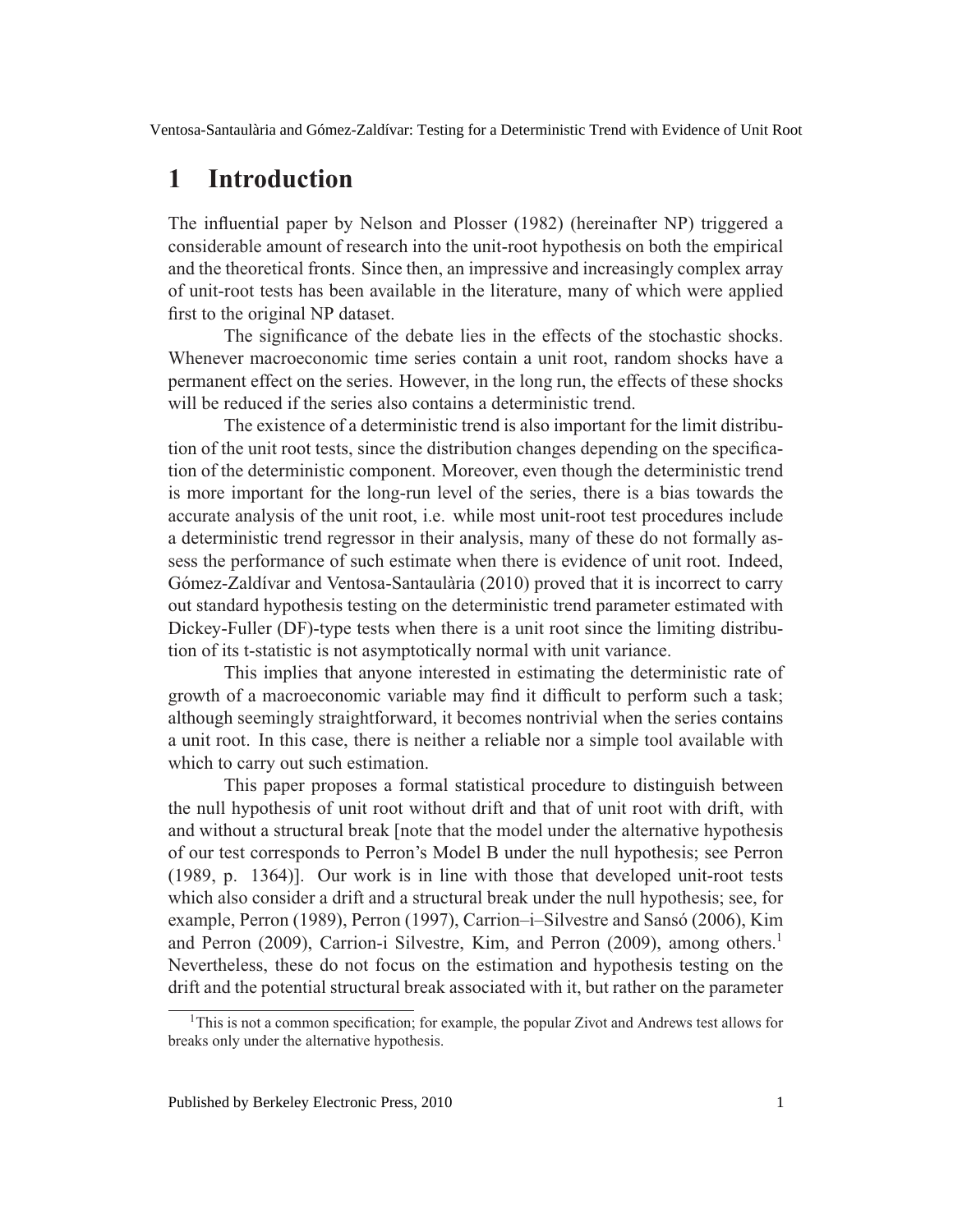associated with the autoregressive term. Therefore, we believe that our procedure complements these unit-root tests because it formally concentrates on examining the presence of a deterministic trend and a single structural break once there is evidence of a stochastic trend.<sup>2</sup>

In the empirical section, we enter the debate concerning the statistical properties of the macroeconomic series of NP. When characterizing the series, we utilize a longer span—updated to 1988—in order to benefit from the asymptotic properties of our procedure. In addition, we contrast our results with those of Perron  $(1997)$  and Carrion–i–Silvestre and Sansó  $(2006)$ , who proposed unit-root tests that allow for a drift and a break under the null hypothesis.

The article is organized as follows: in Section 2, we present a concise summary of the best-known papers that analyse NP's series. In Section 3, we derive the asymptotic distribution of the new test under the null hypothesis, as well as under the relevant alternative hypothesis, and tabulate the critical values for different levels. Section 4 presents a Monte Carlo exercise to evaluate the performance of this test in finite samples. Section 5 presents the empirical results for the NP dataset, whilst conclusions are drawn in Section 6.

### **2 Literature review**

In this section, we briefly review the main findings of well-known papers that analyze the unit-root hypothesis for the historical time series of NP.

In their seminal study, NP analyzed 14 US macroeconomic time series using Dickey and Fuller (1979) unit-root test and failed to reject the null hypothesis of nonstationarity in all but one of the series, i.e. unemployment.

Kwiatkowski, Phillips, Schmidt, and Shin (1992) complemented existing unit-root tests by proposing a new procedure with trend stationarity as the null hypothesis. They argued that the typical way in which this issue is tested—unit root as the null hypothesis—causes the null hypothesis to be accepted unless there is remarkable evidence against it; they could not actually reject the null hypothesis of trend stationarity for unemployment, real per capita GNP, employment, GNP deflator, wages and money stock. Perron (1989) extended the standard DF procedure by adding dummy variables to allow for the presence of a one-time change in the level or in the slope of the trend function under the alternative hypothesis or both. The results showed that when the Great Depression and the first oil crisis in 1973 are

<sup>&</sup>lt;sup>2</sup>All the unit-root tests so far mentioned consider a drift under the null hypothesis, consequently, if it cannot be rejected, the conclusion is that the series contains both a deterministic and a stochastic trend. Nevertheless, the procedure only focuses on the parameter associated with the autoregressive term parameter.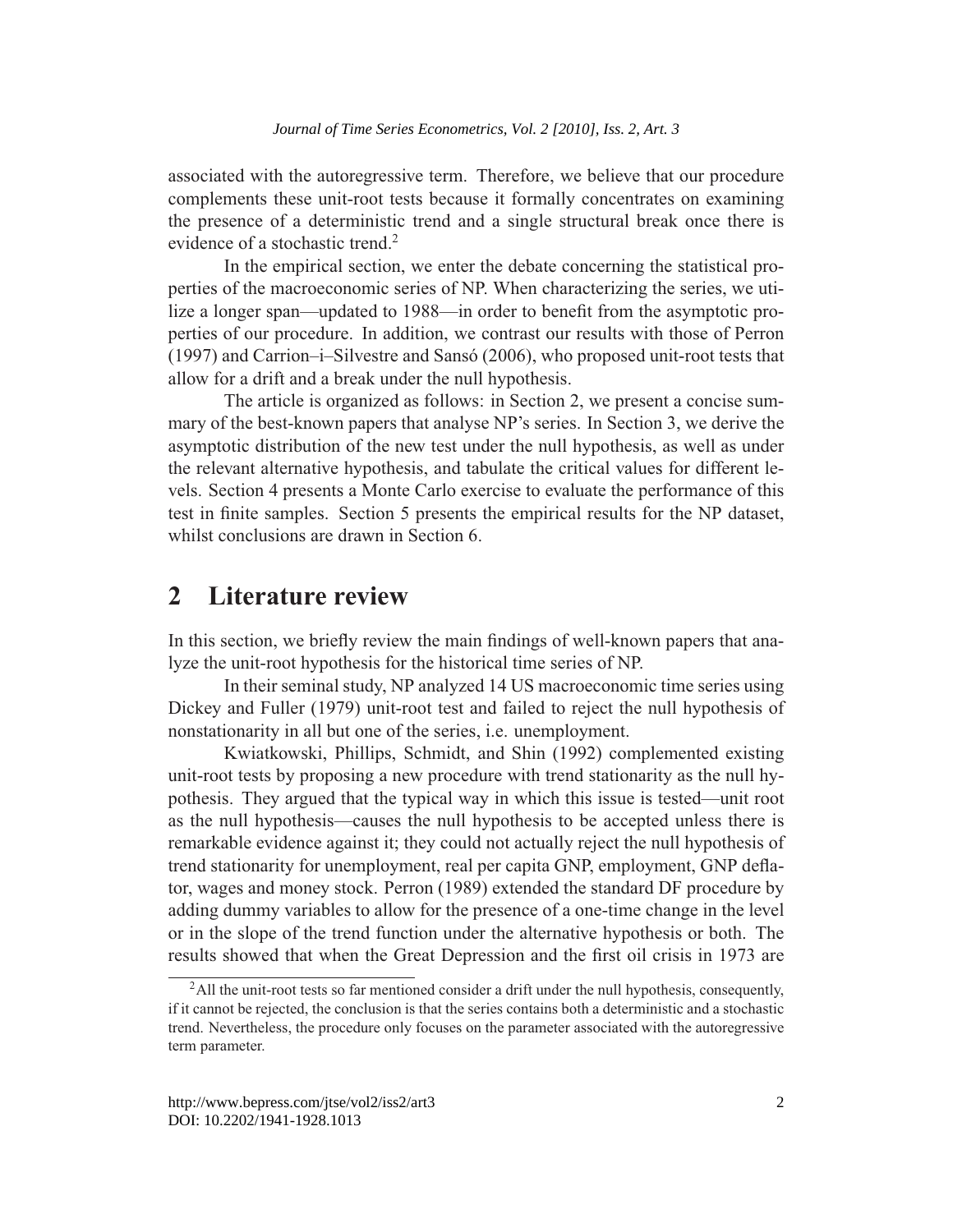treated as points of structural change in the economy, it is possible to reject the null hypothesis of unit root in favor of broken-trend stationary process—he could not reject the null hypothesis in only 3 of the 14 series: CPI, velocity and bond yield. The assumption that the location of the break is known a priori was criticized by several authors, particularly Christiano (1992), who argued that the choice of the break date is, in most cases, correlated with the data. As a result, formal statistical test procedures capable of determining breakpoints endogenously were proposed to test the unit-root hypothesis. Zivot and Andrews (1992) proposed a Perron-type sequential test—-applying his methodology for each possible break date in the sample—that maximizes the evidence against the null hypothesis of nonstationarity. They found less support in favor of broken-trend stationarity than had Perron, rejecting the null hypothesis in only 7 of the original 14 series. Perron (1997) reconsidered his 1989 work by allowing endogenous breakpoint determination. Most of the results in Perron (1989) were confirmed, although mixed results were found for real per capital GNP, money stock and GNP deflator.

## **3 Identification of a deterministic trend in the presence of a stochastic trend**

Gómez-Zaldívar and Ventosa-Santaulària (2010) proved that the DF-type test procedure may fail to correctly identify the presence of a deterministic trend if the series also contains a stochastic one.<sup>3</sup> We propose an alternative procedure that can be used once there is evidence in favor of unit root. Particularly, we are interested in distinguishing between:

• Driftless Unit Root:

$$
\mathcal{H}_0: y_t = Y_0 + \underbrace{\xi_{yt}}_b \tag{1}
$$

• Unit Root with drift:

$$
\mathcal{H}_a: y_t = Y_0 + \underbrace{\mu_y t}_{a} + \underbrace{\xi_{yt}}_{b} \tag{2}
$$

 $3$ The inference drawn from the t-ratio associated with the deterministic trend is misleading because it does not follow a standard distribution.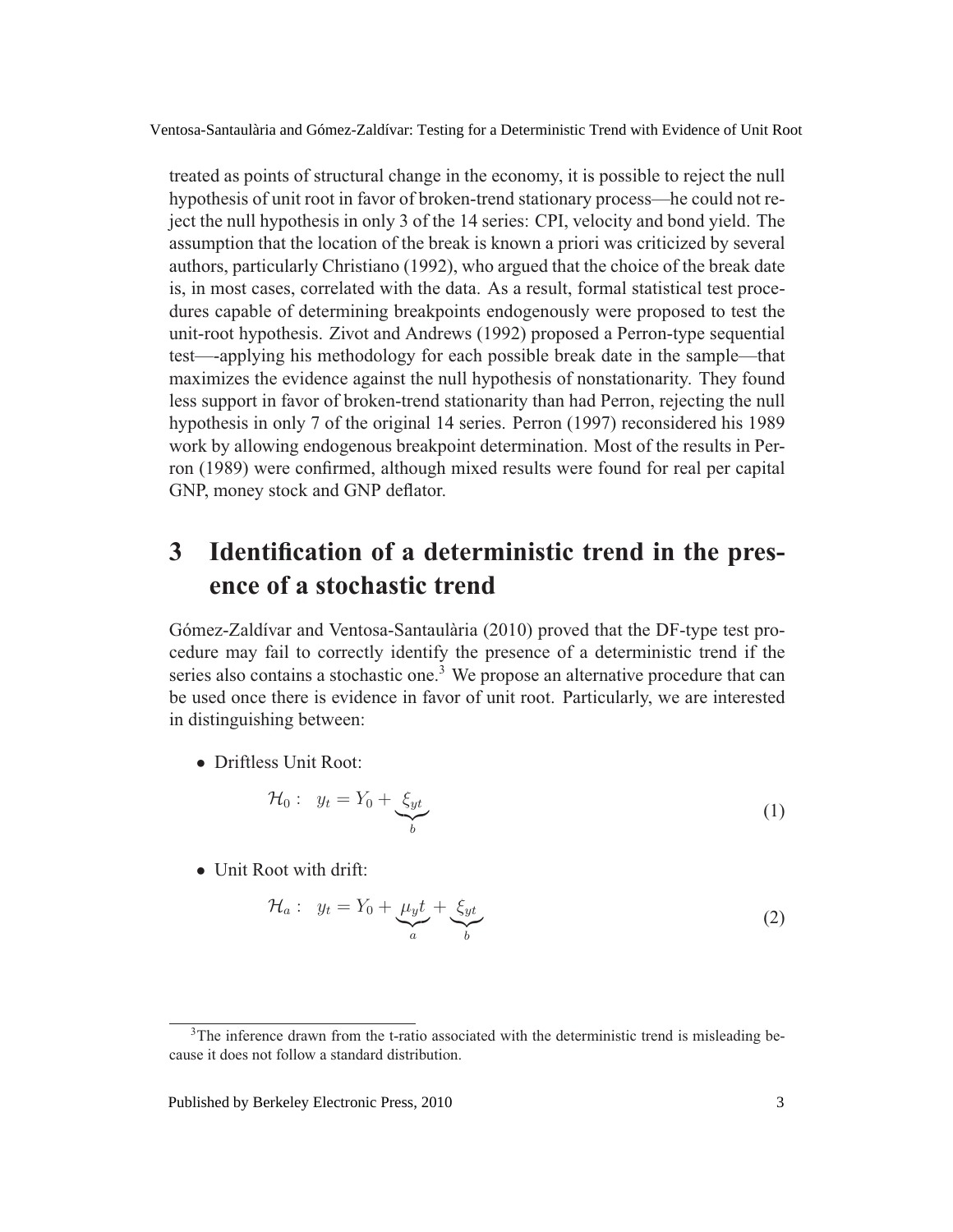where  $\xi_{yt} = \sum_{i=1}^t u_{yi}$ ;  $u_{yi}$  represents the innovations and obeys the (general-<br>onditions stated in Phillips (1986, n. 313).  $V_2$  accounts for the initial condilevel) conditions stated in Phillips (1986, p. 313),  $Y_0$  accounts for the initial condition (it may be any fixed value or drawn from a specific distribution<sup>4</sup>), and the underbraced components are interpreted as (a) Deterministic Trend, and (b) Stochastic Trend.

To distinguish between  $\mathcal{H}_0$  and  $\mathcal{H}_a$ , we will use the following auxiliary regression:

$$
y_t = \gamma + \tau t + v_t \tag{3}
$$

#### **3.1 The case without structural breaks**

If  $y_t$  is a unit root with drift process, then:

**Proposition 1** Let  $y_t$  be generated by equation (1), and be used to estimate regres*sion (3). Hence, the associated*  $R^2$ :

*1.*  $R^2 \stackrel{d}{\rightarrow} 1 - \frac{\Omega}{\int \omega^2 - (1 + \Omega)^2}$  $\int \frac{\Omega}{\int \omega^2 - (\int \omega)^2}$  *for*  $\mu_y = 0$ 2.  $R^2 = 1 - O_p(T^{-1}) \stackrel{p}{\rightarrow} 1$  *for*  $\mu_y \neq 0$ *where*  $\Omega = \int \omega^2 - 4 \left( \int \omega \right)^2 + 12 \int \omega \int r \omega - 12 \left( \int r \omega \right)^2$ . *The*  $O_p(T^{-1})$  *term*  $\frac{r^2}{L^2}$ is  $\frac{12-\Omega\sigma_{tr}^2}{\mu_y^2}$  and  $\sigma_{lr}^2$  is the long-run variance of  $u_{yt}$ .

Proposition 1 implies that under  $\mathcal{H}_0$ ,  $R^2$  converges to a non-degenerate and non-standard distribution and is always less than one, whereas under the relevant alternative hypothesis,  $R^2$  converges in probability to one. We computed the asymptotic distribution and estimated its shape non-parametrically (see Figure 1). The critical values are also computed by simulating the asymptotic distribution. Actually, we simulated such expression <sup>100</sup>, <sup>000</sup> times and obtained the relevant quantiles of the distribution (see Table 1):

| Level $(\alpha)$                   |                     | $10\%$ 5% $2.5\%$ 1% |  |
|------------------------------------|---------------------|----------------------|--|
| Critical Values at $\alpha$ level: | 0.84 0.89 0.92 0.94 |                      |  |
|                                    |                     |                      |  |

|  |  | Table 1: Asymptotic critical values for the $R^2$ test |  |  |  |
|--|--|--------------------------------------------------------|--|--|--|
|  |  |                                                        |  |  |  |

4See Phillips (1987).

http://www.bepress.com/jtse/vol2/iss2/art3 DOI: 10.2202/1941-1928.1013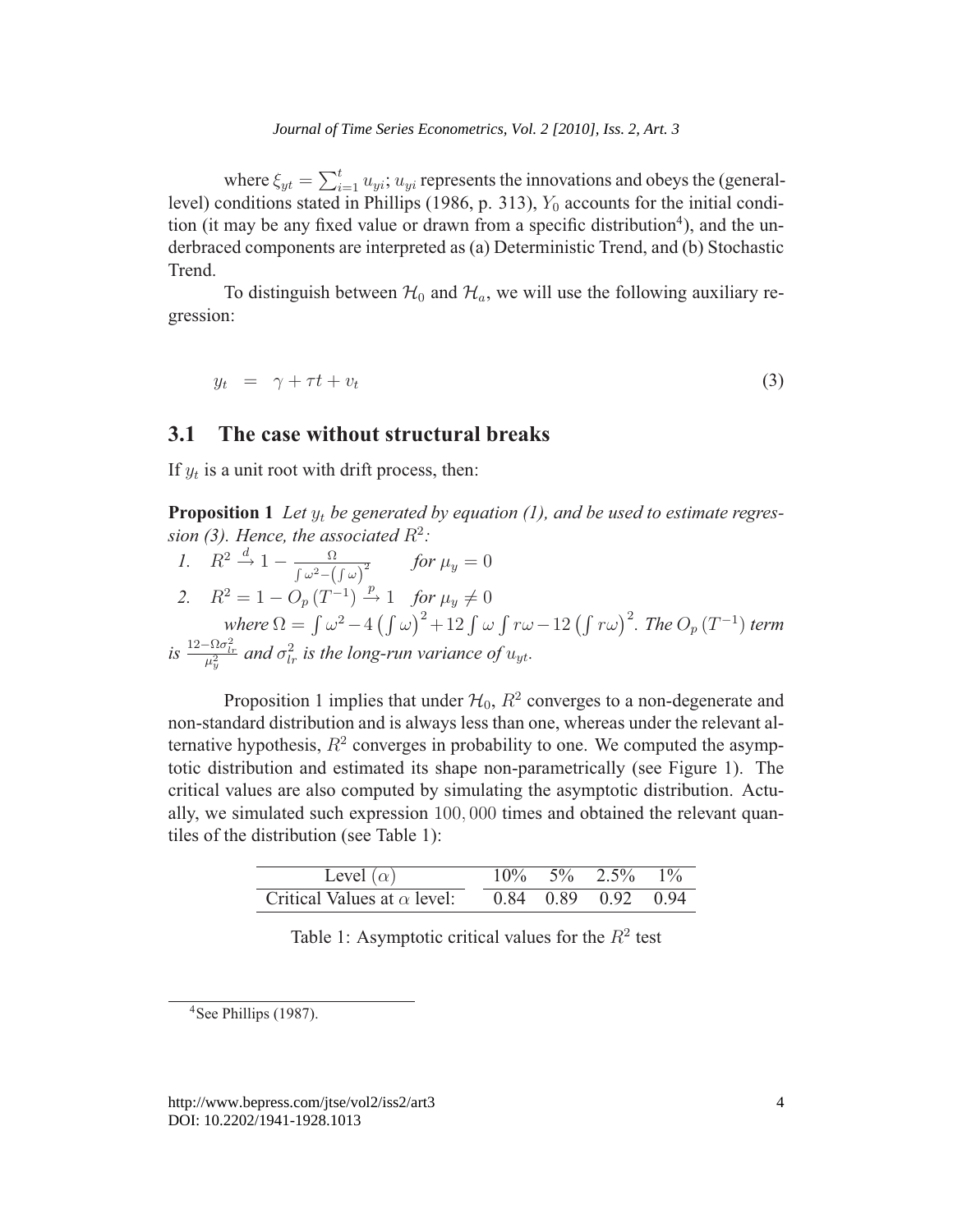

Figure 1:  $R^2$  test asymptotic distribution under  $\mathcal{H}_0$ 

#### **3.2 The case with structural breaks**

All the asymptotics presented so far are made under the assumption that there are no breaks in the series. Nevertheless, the vast literature concerning this issue favors the hypothesis that structural breaks do occur occasionally in most economic series. Therefore, our previous approach is generalized to allow a one-time change in the deterministic rate of growth, that is, our proposal accounts for one structural break that affects only the slope of the time trend [Perron's Model B under the null hypothesis (Perron, 1989, p. 1364)].

In doing so, we first show that the test, as originally proposed, no longer works correctly.<sup>5</sup> Secondly, we modify the test regression to enable it to control for a possible break. Thirdly, we propose an algorithm that correctly identifies the break and thus recovers the power of the test.

Assume now that the Data Generating Process (DGP) of  $y_t$  is given by equation  $(4)$ :

$$
y_t = \mu_y + \theta_y DU_{yt} + y_{t-1} + u_{yt}
$$
  
=  $Y_0 + \mu_y t + \theta_y DT_{yt} + \xi_{yt}$  (4)

where  $DU_{yt}$  is a step dummy, that is,  $DU_{yt} = 1(t > T_{b_y})$ , where  $1(\cdot)$  is the indicator function,  $T_{b_y}$  is the unknown date of the break in  $y$ ,  $\lambda = T_{b_y}/T$ , and  $DT_{yt} = \sum_{j=1}^{t} DU_{yj}$  is the deterministic trend structural break.

<sup>&</sup>lt;sup>5</sup>Without any loss of generality we will assume that  $y_t$  has a single break. The asymptotics for multiple breaks are analogous.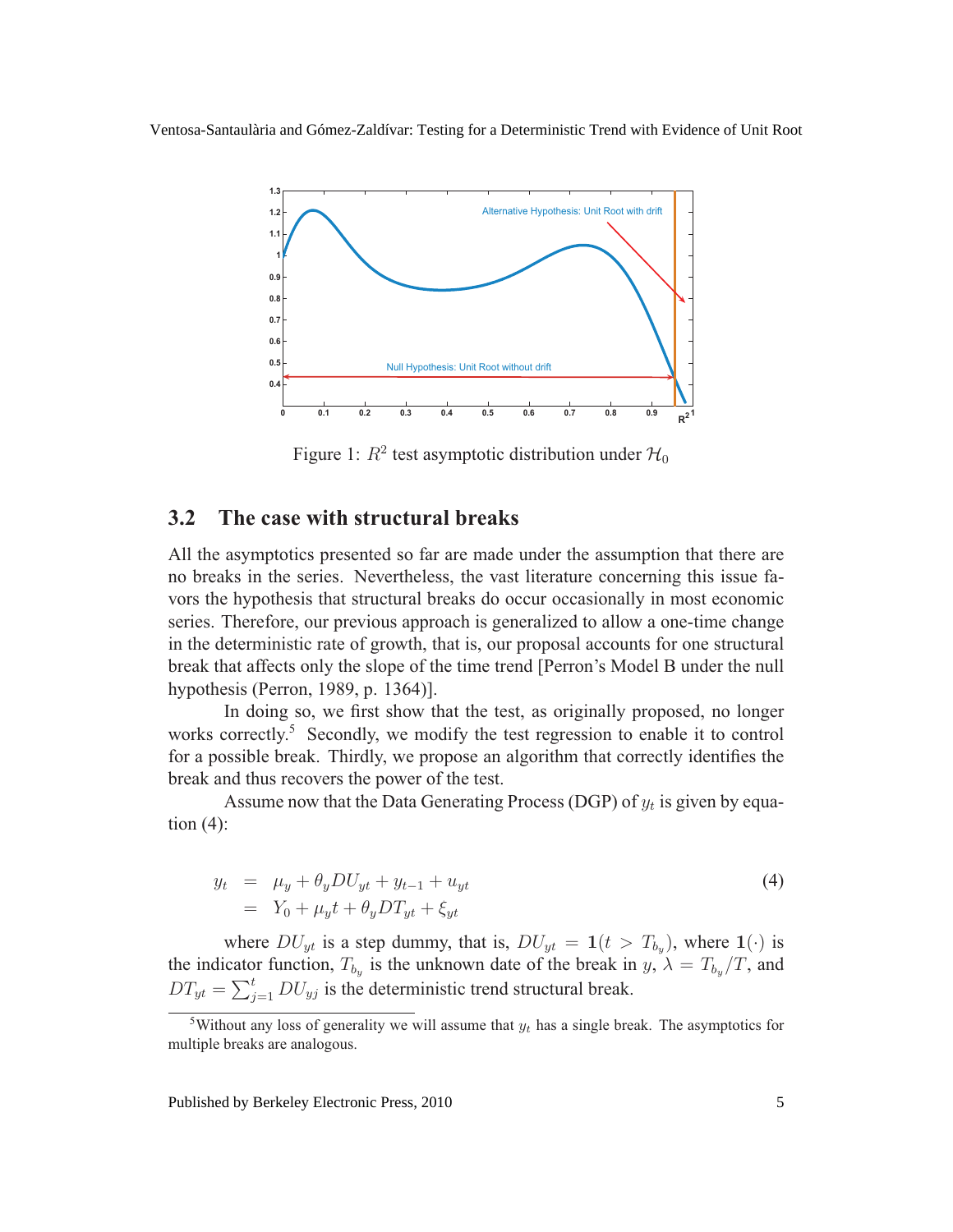Running the test regression (3) on DGP (4) leads to erroneous inference. The  $R<sup>2</sup>$  statistic behaves differently under the alternative hypothesis than has been previously stated. In fact,  $R^2$  does not converge to one under the alternative hypothesis, so the null and the alternative hypotheses become indistinguishable. There is a total loss of power. This result is summarized in Proposition 2:

**Proposition 2** Let  $y_t$  be generated by equation (4), and be used to estimate regres*sion (3). Hence, the associated* R<sup>2</sup>*:*

$$
R^2 \stackrel{d}{\rightarrow} 1 - O_p(1) < 1
$$

We may override this problem by running the test regression (5) on DGP (4) with a correct specification of the break location:

$$
y_t = \gamma + \tau t + \pi DT_{yt} + v_t \tag{5}
$$

The results stated in the previous section are once again valid, that is,  $R^2$ converges to one in probability under the alternative hypothesis, as stated in Proposition 3. Note that under the null hypothesis it is assumed that there is neither a drift nor a structural break:

**Proposition 3** Let  $y_t$  be generated by equation (4), and be used to estimate regres*sion (5). Hence, the*  $R^2$ *, the estimate*  $\hat{\pi}$ *, and its associated t-ratio:* 

| 1. $R^2 \stackrel{d}{\to} 1 - O_p(1)$ for $\mu_y = \theta_y = 0$                        |                                          |
|-----------------------------------------------------------------------------------------|------------------------------------------|
| 2. $R^2 = 1 - O_p(T^{-1}) \stackrel{p}{\to} 1$ for $\mu_y \neq 0$ and $\theta_y \neq 0$ |                                          |
| 3. $\hat{\pi} \stackrel{p}{\rightarrow} \theta_u$                                       | for $\mu_y \neq 0$ and $\theta_y \neq 0$ |
| 4. $t_{\pi} = O_p(T)$                                                                   | for $\mu_y \neq 0$ and $\theta_y \neq 0$ |
|                                                                                         |                                          |

As proved in the appendix, the asymptotic expressions under the null and the alternative hypotheses are far more complicated than those obtained in Proposition 1. In particular, the limiting distribution under the null hypothesis depends upon the location of the break.

Nevertheless, if we run a test regression (5) on DGP (4) with an incorrect specification of the break location, as in equation (6), the test will fail again. Let  $\hat{T}_{b_y}^I \neq T_{b_y}$ , i.e.,  $T_{b_y}^I$  denotes an incorrect break date.

$$
y_t = \gamma + \theta t + \tau D T_{yt}^I + v_t \tag{6}
$$

The test statistic,  $R^2$ , does not converge to one under the alternative hypothesis. This is stated in Proposition 4.

http://www.bepress.com/jtse/vol2/iss2/art3 DOI: 10.2202/1941-1928.1013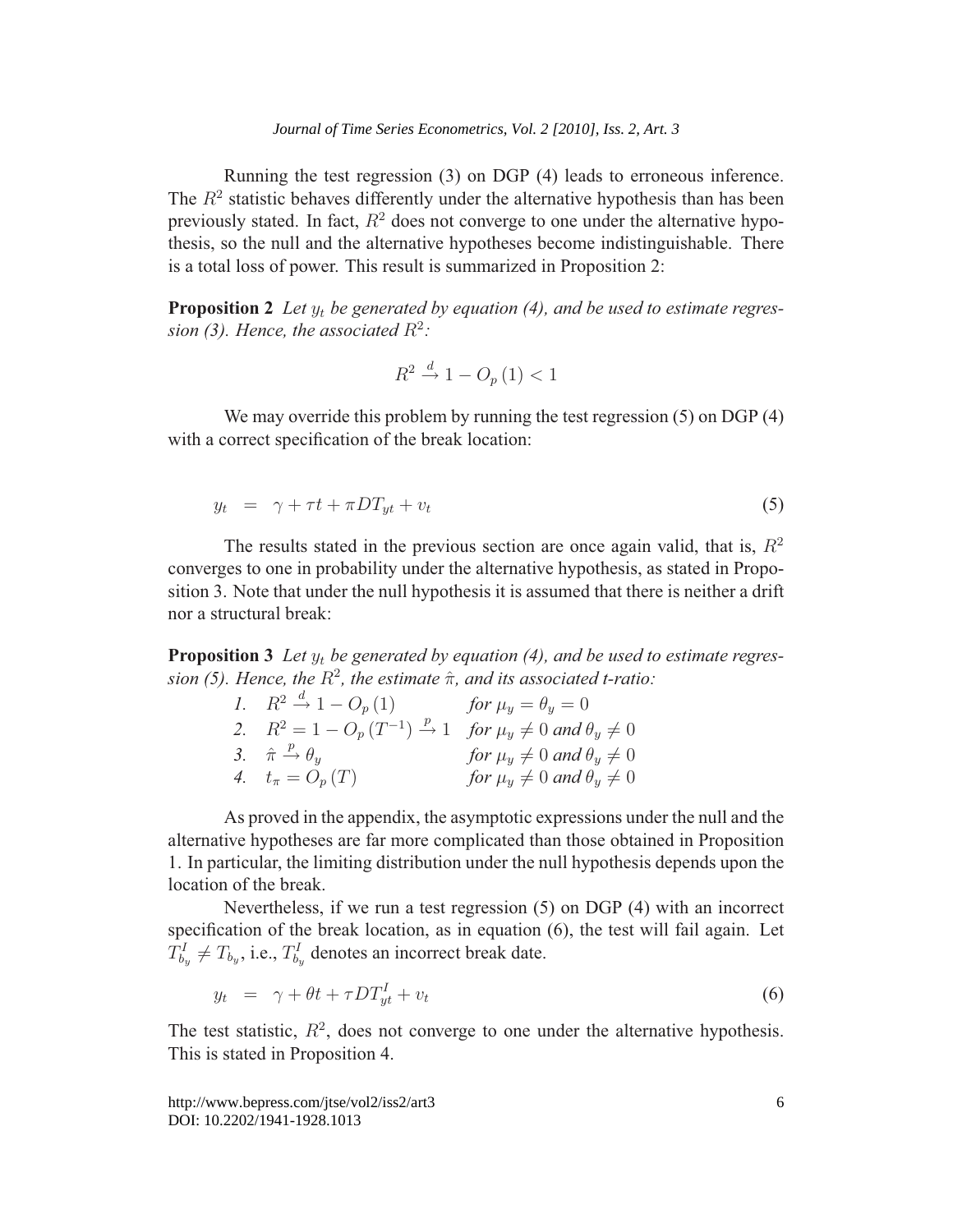**Proposition 4** Let  $y_t$  be generated by equation (4), and be used to estimate regres*sion (6). Hence, the associated*  $R^2$ *:* 

$$
R^2 \xrightarrow{d} 1 - O_p(1) < 1
$$

Finally, if we include a break in the test regression and apply it to a series generated by a DGP that does not have one, such test still works. Asymptotically, it does not matter if a non-existent break is included:

**Proposition 5** Let  $y_t$  be generated by equation (1), and be used to estimate regres*sion (6). Hence, the*  $R^2$ *, the estimate*  $\hat{\pi}$ *, and its associated t-ratio:* 

*1.*  $R^2 \stackrel{d}{\rightarrow} 1 - O_p(1) < 1$  *for*  $\mu_y = \theta_y = 0$  $\stackrel{a}{\rightarrow} 1 - O_p(1) < 1$  *for*  $\mu_y = \theta_y = 0$ 2.  $R^2 \stackrel{p}{\rightarrow} 1$  *for*  $\mu_y \neq 0$  and  $\theta_y = 0$ 3.  $\hat{\pi} = O_p \left( T^{-\frac{1}{2}} \right)$  *for*  $\mu_y = \theta_y = 0$ 4.  $T^{-\frac{1}{2}}t_{\pi}$ <br>*is an unkn* 4.  $T^{-\frac{1}{2}}t_{\pi} \stackrel{d}{\rightarrow} \Psi$  *for*  $\mu_y = \theta_y = 0$ <br>where  $\Psi$  is an unknown-nuisance-parameter-free distribution.

Given that our test statistic,  $R^2$ , is asymptotically maximized when the break date is correctly specified and there is no loss of power when we search for an inexistent break, it is possible to design a "break-finder" algorithm by running equation (6) sequentially and allowing the break location to change along the sample. Eventually, if there is indeed a break,  $R^2$  will be maximized whenever  $\hat{T}_{b_y}$  falls in the correct location and will thus be equal to  $T_b$ . More precisely, the break date is correct location and will thus be equal to  $T_{b_{y}}$ . More precisely, the break date is obtained by maximizing (minimizing) the  $R^2$  (sum of squared residuals, SSR):

$$
\hat{T}_{b_y} = \arg\max_{T_{b_y} \in [\varepsilon T, (1-\varepsilon)T]} R^2(\hat{T}_{b_y})
$$

where  $\hat{T}_{b_y}$  is the estimated break date and  $\varepsilon = 0.05$  is the trimming parame-

It is important to note that, under the alternative hypothesis, we have not yet established that our estimation method provides a consistent estimate of the break point. Nevertheless, we can make use of Perron and Zhu (2005) (PZ, hereinafter) results to assert that this requirement is met since our estimation procedure matches one of their cases [our DGP under the alternative hypothesis corresponds to PZ's model I.a; refer to equation (1) and assumption 2, pp. 69-70].<sup>6</sup>

ter.

<sup>6</sup>PZ prove that a break fraction estimated by minimizing the SSR converges in probability—at a rate of  $O_p(T^{1/2})$ —to the true break fraction, whenever there is such a break [see Theorem 3 (1), p. 75]. Moreover, they prove that the estimate associated to the trend break converges—at a rate of  $O_p(T^{1/2})$ —to the true parameter if and only if, the break fraction is correct, which it is, given PZ's previous result (refer to theorem 6 1(a), pp. 79). This implies that the break date estimate's rate of convergence is fast enough to be considered as known.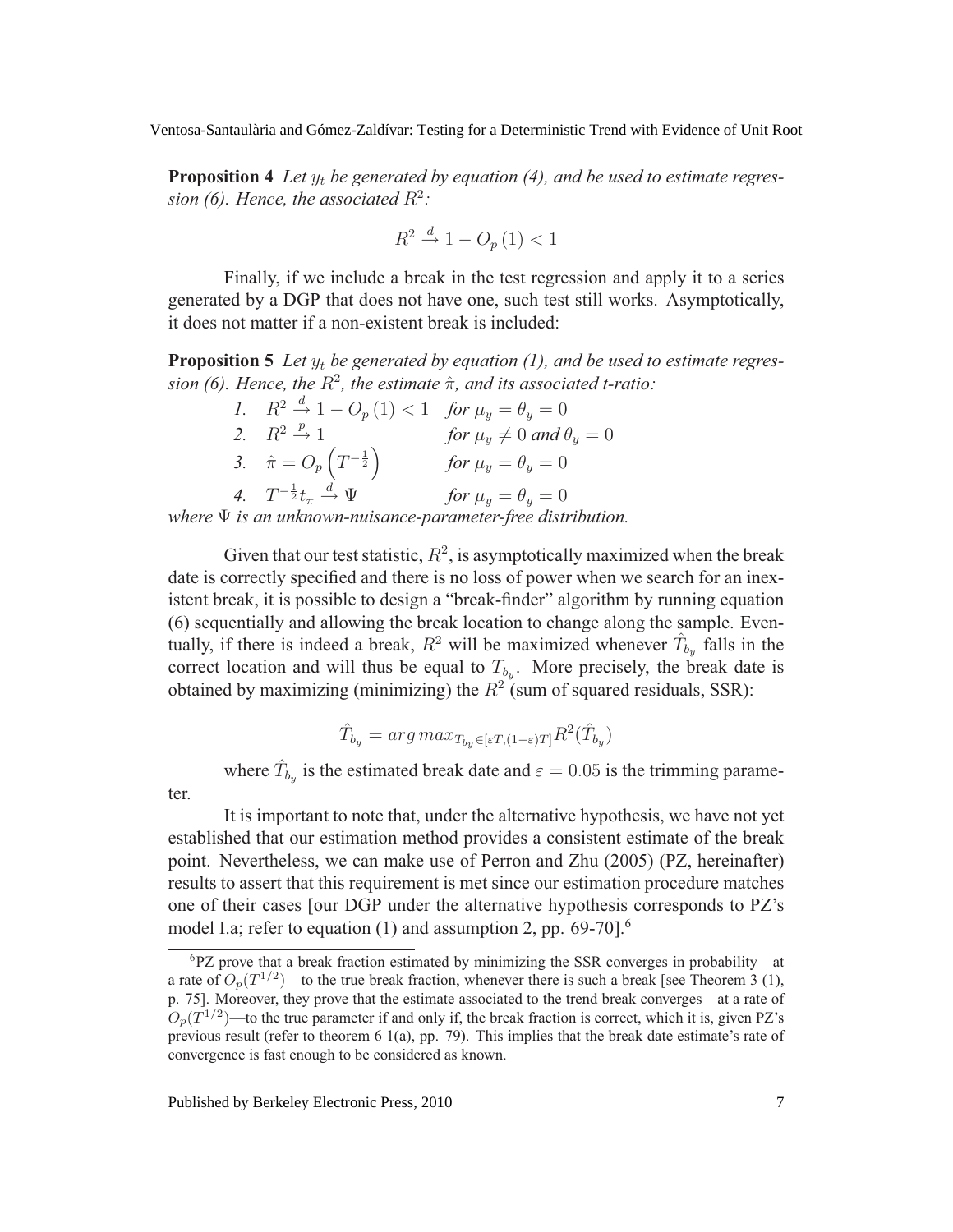#### *Journal of Time Series Econometrics, Vol. 2 [2010], Iss. 2, Art. 3*

PZ's findings allow us to ensure that, under the alternative hypothesis, our test consistently estimates the break date.<sup>7</sup> Under the null hypothesis there is no break but the auxiliary regression includes one (located at  $T_{b_y}$ ). The asymptotic distribution under the null hypothesis is a function of the—known—location of the break relative to the total sample ( $\lambda = T_{b_y}/T$ ). New critical values that allow us to carry out hypothesis testing for given values of  $\lambda$  are thus tabulated in Table 2. These were computed for different break locations,  $\lambda = 0.10, 0.15, 0.20, 0.25,$  $\ldots$ , 0.85, 0.90.

| $\lambda$ |      | LEVEL |      |                  |  |  |  |  |
|-----------|------|-------|------|------------------|--|--|--|--|
|           | 10%  | 5%    | 2.5% | $\overline{1\%}$ |  |  |  |  |
| 0.10      | 0.87 | 0.91  | 0.93 | 0.95             |  |  |  |  |
| 0.15      | 0.88 | 0.91  | 0.94 | 0.96             |  |  |  |  |
| 0.20      | 0.88 | 0.92  | 0.94 | 0.96             |  |  |  |  |
| 0.25      | 0.89 | 0.92  | 0.94 | 0.95             |  |  |  |  |
| 0.30      | 0.89 | 0.93  | 0.95 | 0.96             |  |  |  |  |
| 0.35      | 0.89 | 0.93  | 0.95 | 0.96             |  |  |  |  |
| 0.40      | 0.90 | 0.93  | 0.95 | 0.96             |  |  |  |  |
| 0.45      | 0.90 | 0.93  | 0.95 | 0.96             |  |  |  |  |
| 0.50      | 0.90 | 0.93  | 0.95 | 0.96             |  |  |  |  |
| 0.55      | 0.90 | 0.93  | 0.95 | 0.96             |  |  |  |  |
| 0.60      | 0.90 | 0.93  | 0.95 | 0.96             |  |  |  |  |
| 0.65      | 0.89 | 0.92  | 0.94 | 0.96             |  |  |  |  |
| 0.70      | 0.89 | 0.92  | 0.94 | 0.96             |  |  |  |  |
| 0.75      | 0.88 | 0.92  | 0.94 | 0.96             |  |  |  |  |
| 0.80      | 0.88 | 0.92  | 0.94 | 0.96             |  |  |  |  |
| 0.85      | 0.87 | 0.91  | 0.94 | 0.96             |  |  |  |  |
| 0.90      | 0.87 | 0.91  | 0.93 | 0.96             |  |  |  |  |
|           |      |       |      |                  |  |  |  |  |

Table 2: Break location and asymptotic critical values for the  $R^2$  test.

Note: the critical values are obtained from the simulation of the asymptotic distribution of the test statistic under the null hypothesis. Number of replications: 20, 000; the simulation of the Brownian motions is made exactly as in Perron (1989, p. 1375). Matlab code available upon request to the authors.

<sup>&</sup>lt;sup>7</sup>Kim and Perron (2009) and Carrion-i Silvestre, Kim, and Perron (2009) also minimized the SSR; in both cases the argument is analogous: the test statistic is a function of the estimated break point and it has the same limit distribution as if the true break point would have been employed.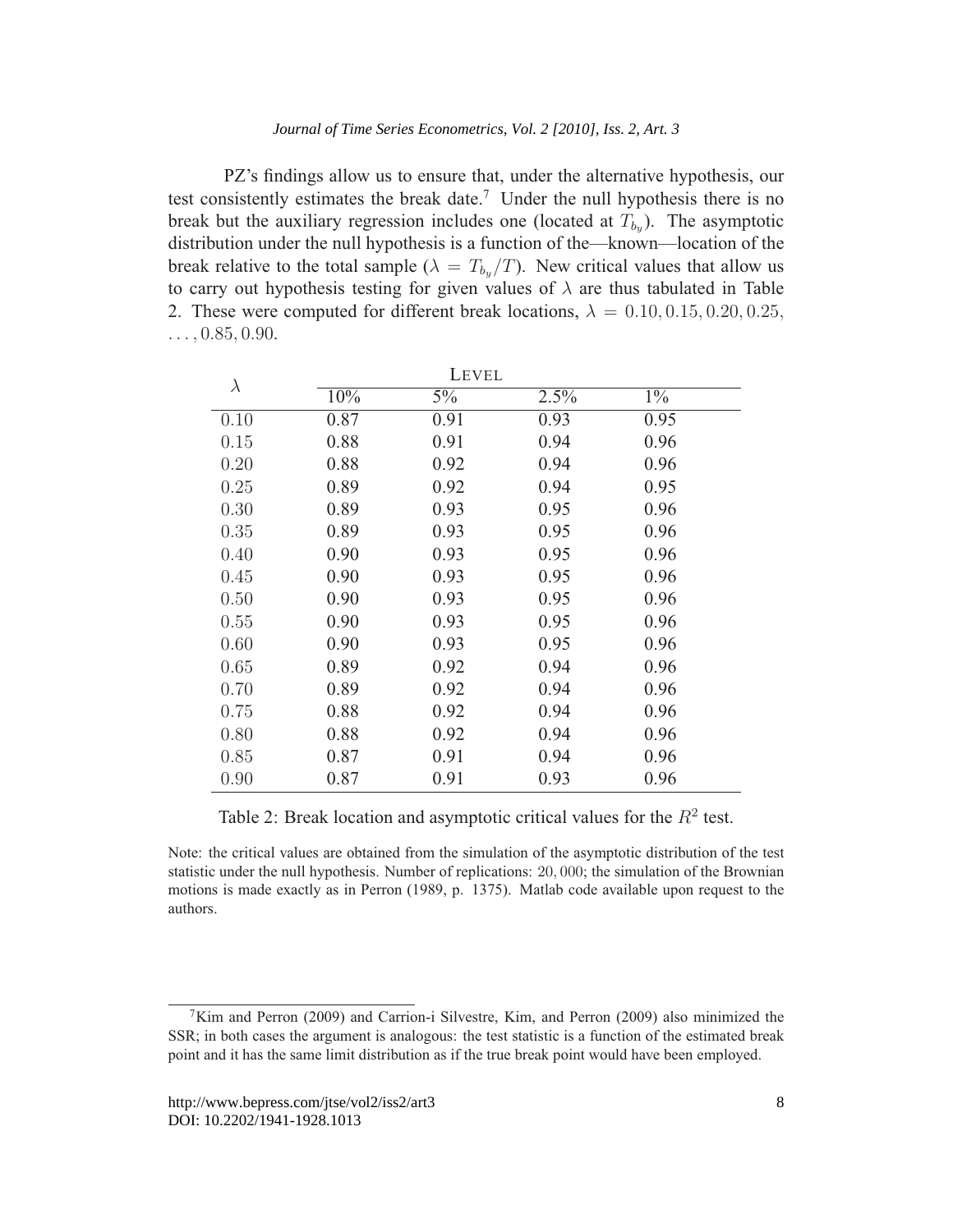We also computed the distribution of  $t_{\pi}/$ <br>parameters, such as  $\sigma^2$ . Nevertheless, there √  $T$ . It contains no unknown nui-<br>s a known nuisance parameter sance parameters, such as  $\sigma_{lr}^2$ . Nevertheless, there is a known nuisance parameter—<br>the estimated break location—that alters this distribution. Therefore, we obtained the estimated break location—that alters this distribution. Therefore, we obtained critical values for different break locations with which to test the null hypothesis:  $\pi = 0$ ;<sup>8</sup> these critical values<sup>9</sup> appear in Table 3.

|           | Level      |            |            |            |  |  |  |  |  |  |  |
|-----------|------------|------------|------------|------------|--|--|--|--|--|--|--|
| $\lambda$ | 10%        | 5%         | 2.5%       | $1\%$      |  |  |  |  |  |  |  |
| 0.10      | $\pm 0.66$ | $\pm 0.78$ | $\pm 0.88$ | $\pm 1.01$ |  |  |  |  |  |  |  |
| 0.15      | $\pm 0.84$ | $\pm 1.00$ | $\pm 1.15$ | $\pm 1.33$ |  |  |  |  |  |  |  |
| 0.20      | $\pm 0.98$ | $\pm 1.18$ | $\pm 1.36$ | $\pm 1.58$ |  |  |  |  |  |  |  |
| 0.25      | $\pm 1.13$ | $\pm 1.36$ | $\pm 1.58$ | $\pm 1.85$ |  |  |  |  |  |  |  |
| 0.30      | $\pm 1.22$ | $\pm 1.48$ | $\pm 1.72$ | $\pm 2.02$ |  |  |  |  |  |  |  |
| 0.35      | $\pm 1.30$ | $\pm 1.59$ | $\pm 1.85$ | $\pm 2.16$ |  |  |  |  |  |  |  |
| 0.40      | $\pm 1.37$ | $\pm 1.66$ | $\pm 1.93$ | $\pm 2.31$ |  |  |  |  |  |  |  |
| 0.45      | $\pm 1.41$ | $\pm 1.71$ | $\pm 2.01$ | $\pm 2.39$ |  |  |  |  |  |  |  |
| 0.50      | $+1.42$    | $\pm 1.72$ | $\pm 2.02$ | $\pm 2.39$ |  |  |  |  |  |  |  |
| 0.55      | $\pm 1.41$ | $\pm 1.70$ | $\pm 2.01$ | $\pm 2.38$ |  |  |  |  |  |  |  |
| 0.60      | $\pm 1.31$ | $\pm 1.66$ | $\pm 1.95$ | $\pm 2.32$ |  |  |  |  |  |  |  |
| 0.65      | $\pm 1.31$ | $\pm 1.61$ | $\pm 1.87$ | $\pm 2.20$ |  |  |  |  |  |  |  |
| 0.70      | $\pm 1.24$ | $\pm 1.50$ | $\pm 1.74$ | $\pm 2.00$ |  |  |  |  |  |  |  |
| 0.75      | $\pm 1.11$ | $\pm 1.33$ | $\pm 1.55$ | $\pm 1.83$ |  |  |  |  |  |  |  |
| 0.80      | $\pm 0.98$ | $\pm 1.15$ | $\pm 1.37$ | $\pm 1.60$ |  |  |  |  |  |  |  |
| 0.85      | $\pm 0.83$ | $\pm 1.00$ | $\pm 1.15$ | $\pm 1.33$ |  |  |  |  |  |  |  |
| 0.90      | $\pm 0.67$ | $\pm 0.79$ | $\pm 0.90$ | $\pm 1.04$ |  |  |  |  |  |  |  |
|           |            |            |            |            |  |  |  |  |  |  |  |

Table 3: Asymptotic critical values for  $t_{\pi}$ / √ T.

Note: the critical values are obtained from the simulation of the asymptotic distribution of the test statistic under the null hypothesis  $[\pi = 0]$ . Number of replications: 20,000; the simulation of the Brownian motions is made exactly as in Perron (1989, p. 1375). Matlab code available upon request to the authors.

An example of the distribution of  $t_{\pi}/$ <br>ance is shown in Figure 2. The specify √ T under the null hypothesis of non-<br>d break location is  $\lambda = 0.45$ significance is shown in Figure 2. The specified break location is  $\lambda = 0.45$ .

<sup>&</sup>lt;sup>8</sup>The *t*-ratio associated with this parameter must be normalized by  $T^{\frac{1}{2}}$  in order to attain the asymptotic distribution under  $H_0$ . Under the alternative hypothesis, the t-ratio diverges at rate  $T$ , so the square-root normalization factor does not impede its divergence; in fact, under the alternative hypothesis,  $t_{\pi}/$ √  $\overline{T} = O_p\left(T^{\frac{1}{2}}\right).$ 

<sup>9</sup>The test is double-tailed; notice that the—non-standard—distribution appears to be symmetric. Note also that the break date can be treated as known (under the alternative hypothesis) because of the same arguments stated for the  $R^2$  statistic.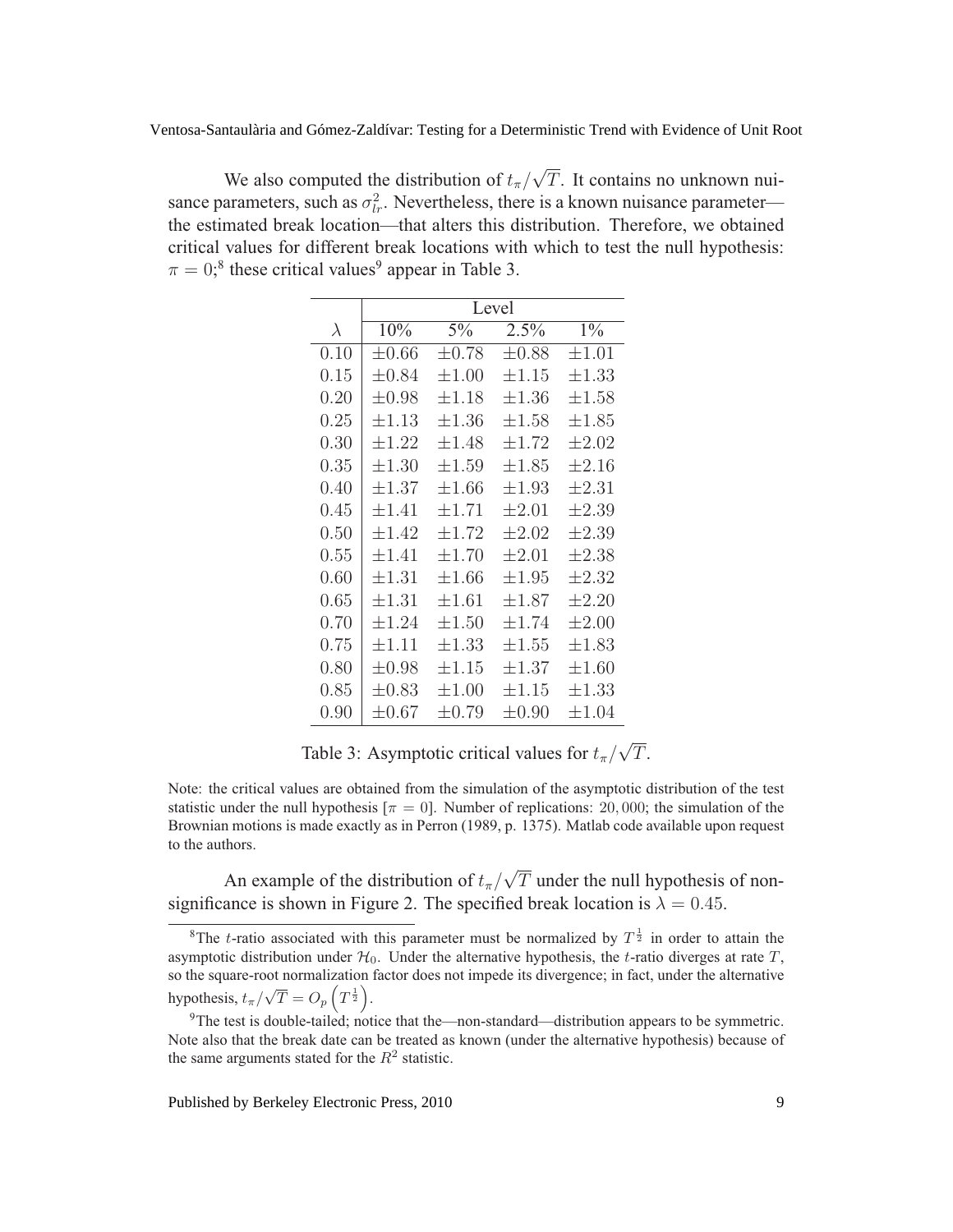



Figure 2: Asymptotic distribution of  $t_{\pi}/$ √  $T$  under the null hypothesis

## **4 Finite-sample properties of the test**

We present a Monte Carlo study to analyze the finite-sample effectiveness of the test. In each case, the number of replications is <sup>1</sup>, <sup>000</sup>. Firstly, we evaluate the test performance when no structural breaks are present in the data and the algorithm does not search for breaks. Figure 3 shows the effect of autocorrelation<sup>10</sup> on the behavior of the test statistic for different values of the drift. This figure shows that autocorrelation has only a marginal effect (for a  $10\%$  level); the power of the test decreases slightly as  $\rho$  approaches one. As the sample size increases, from  $T = 75$ to  $T = 500$ , the area with low power shrinks, although the gain in power seems to be relatively small. Furthermore, there is a logical loss of power around the zero-valued drift, i.e. in the neighborhood where the null hypothesis is actually true  $(\mu_u = 0).$ 

More accurate Monte Carlo exercises are shown in Tables 4 and 5, in which the rejection rates of the null hypothesis for some selected parameter values, sample sizes and statistical significance levels, are shown, these being:  $\rho = 0.0, 0.25, 0.5,$ 0.7 and 0.9; T = 100, 150, 250, 500, 1,000; and  $\alpha$  = 1%, and 5%, respectively.

Results show that the test is proficient for samples as small as one hundred observations. Where the DGP is a unit root without drift [Panels (a) of Tables 4 and 5], rejection rates are as low as the significance levels for low values of the

<sup>&</sup>lt;sup>10</sup>The underlying error sequence is assumed to be  $AR(1)$ , where  $\rho$  ranges from  $-0.95$  to 0.95.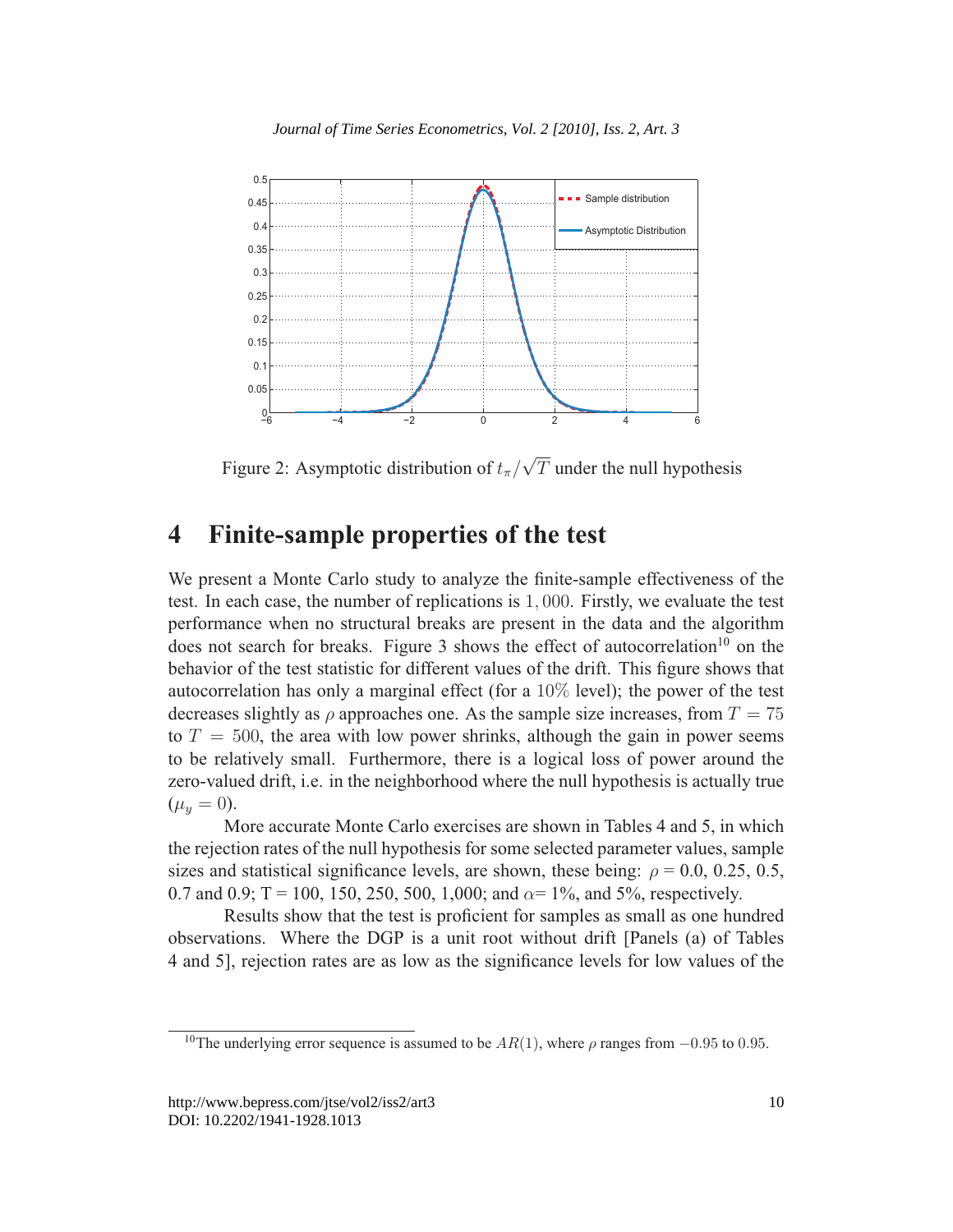

Figure 3:  $R^2$  test-statistic in the presence of autocorrelation and for different values of the drift; (a)  $T = 75$ , and (b)  $T = 500$ .

autocorrelation coefficient (less than 0.5). In these cases, autocorrelation distortions may be assumed to be unimportant. For values of the autocorrelation coefficient above 0.70, level distortions are important for sample sizes below 250. Where the DGP is a unit root with drift [Panels (b)], the power of the test decreases when the drift approaches to zero and autocorrelation is above 0.50. Although our test is asymptotically immune to autocorrelation, the Monte Carlo experiments show that such immunity is not perfect in finite samples, yet does work well for low levels of autocorrelation.

Secondly, we compare our test with that of Dickey and Fuller (1981) (hereinafter DF81). DF81 specified a procedure to test the joint null hypothesis of unit root and the non-significance of the deterministic regressors, in particular, the drift.

A comparison between DF81 and our test is not straightforward, since the  $R<sup>2</sup>$  test presupposes that there is already evidence of unit root and focuses on testing the significance of the deterministic components. However, our test may serve as a complement when DF81 rejects the null hypothesis, as in those cases illustrated by Panels (b) of Tables 6 and 7. When the underlying process is a unit root with drift, DF81 systematically rejects the null hypothesis because it is half false [see Panels (b) of Tables 6 and 7]. Furthermore, the Monte Carlo experiment reveals that the level distortions caused by the presence of autocorrelation are more severe in the DF81 test [see Panel (a) of Table 6] than in the  $R^2$  test [see Panels (a) of Tables 4 and 5]. Of course, Dickey-Fuller's auxiliary regression can be adapted to control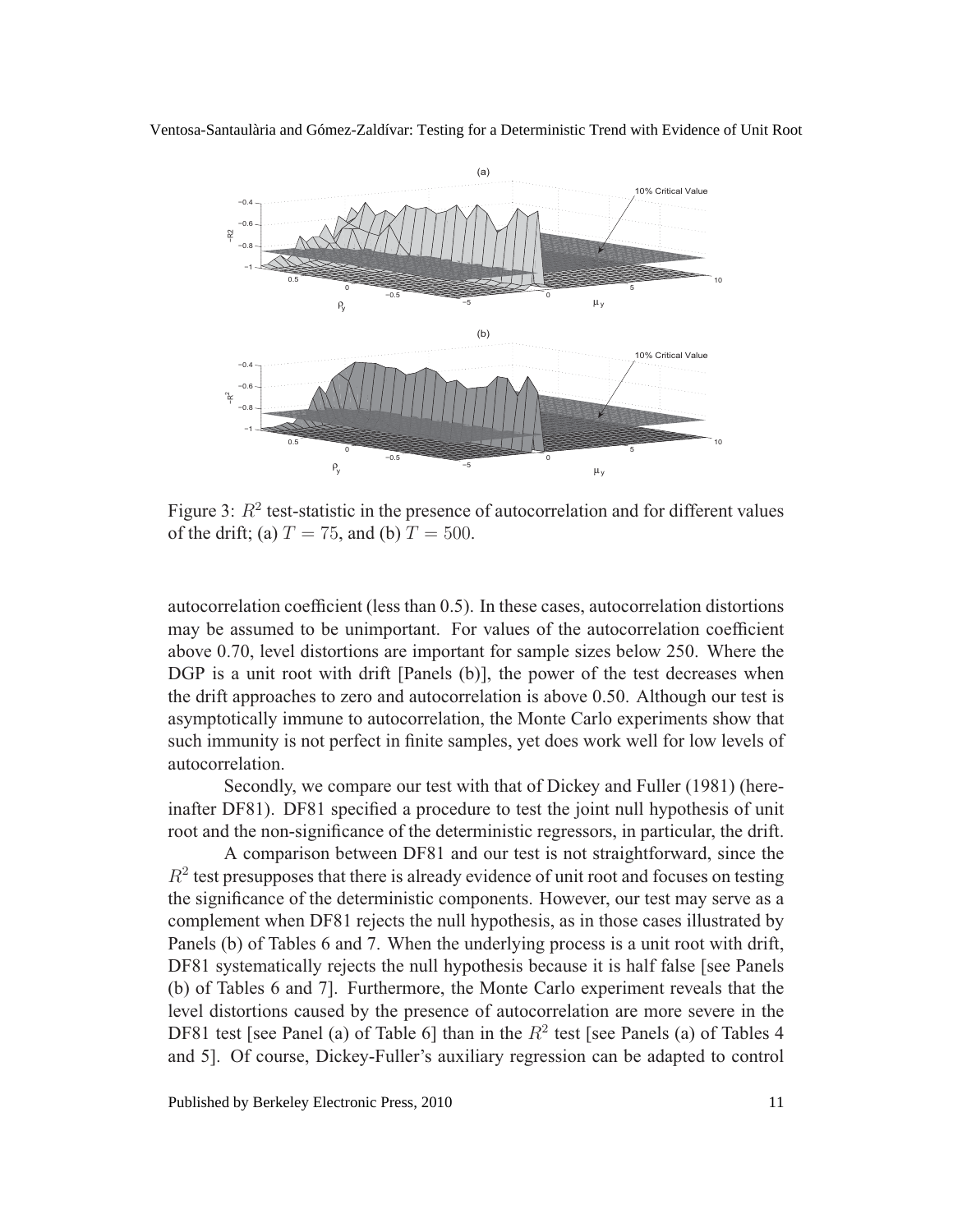| Panel (a)        |                  |              |             |       |                  |       |       |
|------------------|------------------|--------------|-------------|-------|------------------|-------|-------|
| $\overline{DGP}$ | Parameters       |              | Sample Size |       |                  |       |       |
|                  | $\mu_y$          | $\rho_{y,1}$ | 100         | 150   | $\overline{250}$ | 500   | 1,000 |
|                  |                  | 0.00         | 0.011       | 0.009 | 0.010            | 0.010 | 0.010 |
|                  |                  | 0.25         | 0.013       | 0.011 | 0.011            | 0.011 | 0.010 |
| U.R. No Drift    | $\boldsymbol{0}$ | 0.50         | 0.015       | 0.015 | 0.013            | 0.011 | 0.010 |
|                  |                  | 0.70         | 0.029       | 0.020 | 0.014            | 0.013 | 0.013 |
|                  |                  | 0.90         | 0.082       | 0.054 | 0.035            | 0.019 | 0.016 |
|                  |                  |              | Panel $(b)$ |       |                  |       |       |
|                  |                  | 0.00         | 1.000       | 1.000 | 1.000            | 1.000 | 1.000 |
|                  |                  | 0.25         | 1.000       | 1.000 | 1.000            | 1.000 | 1.000 |
|                  | 3                | 0.50         | 1.000       | 1.000 | 1.000            | 1.000 | 1.000 |
|                  |                  | 0.70         | 0.999       | 1.000 | 1.000            | 1.000 | 1.000 |
|                  |                  | 0.90         | 0.707       | 0.776 | 0.891            | 0.984 | 0.999 |
|                  | 0.75             | 0.00         | 0.993       | 0.999 | 1.000            | 1.000 | 1.000 |
|                  |                  | 0.25         | 0.928       | 0.984 | 0.999            | 1.000 | 1.000 |
|                  |                  | 0.50         | 0.660       | 0.823 | 0.948            | 0.998 | 1.000 |
|                  |                  | 0.70         | 0.315       | 0.415 | 0.606            | 0.869 | 0.986 |
| U.R. With Drift  |                  | 0.90         | 0.139       | 0.128 | 0.123            | 0.170 | 0.280 |
|                  |                  | 0.00         | 0.993       | 0.999 | 1.000            | 1.000 | 1.000 |
|                  |                  | 0.25         | 0.932       | 0.983 | 0.999            | 1.000 | 1.000 |
|                  | $-0.75$          | 0.50         | 0.659       | 0.815 | 0.953            | 0.998 | 1.000 |
|                  |                  | 0.70         | 0.320       | 0.425 | 0.612            | 0.869 | 0.988 |
|                  |                  | 0.90         | 0.139       | 0.122 | 0.120            | 0.163 | 0.290 |
|                  |                  | 0.00         | 1.000       | 1.000 | 1.000            | 1.000 | 1.000 |
|                  |                  | 0.25         | 1.000       | 1.000 | 1.000            | 1.000 | 1.000 |
|                  | $-3$             | 0.50         | 1.000       | 1.000 | 1.000            | 1.000 | 1.000 |
|                  |                  | 0.70         | 0.999       | 1.000 | 1.000            | 1.000 | 1.000 |
|                  |                  | 0.90         | 0.697       | 0.771 | 0.889            | 0.983 | 0.999 |

Table 4: Rejection rates of the  $R^2$  test. The case with no break (level:  $\alpha = 0.01$ )

for autocorrelation; however, there is the issue of selecting the number of lags to consider. We therefore applied Ng and Perron (1995) lag's selection strategy (see Table 7). Controlling for autocorrelation definitively decreases the level distortions, however, it also reduces the power of the test for high values of  $\rho$  (above 0.50) and for low absolute values of the drift. $11$ 

 $11$ The Matlab code of the Monte Carlo experiment is available upon request to the authors.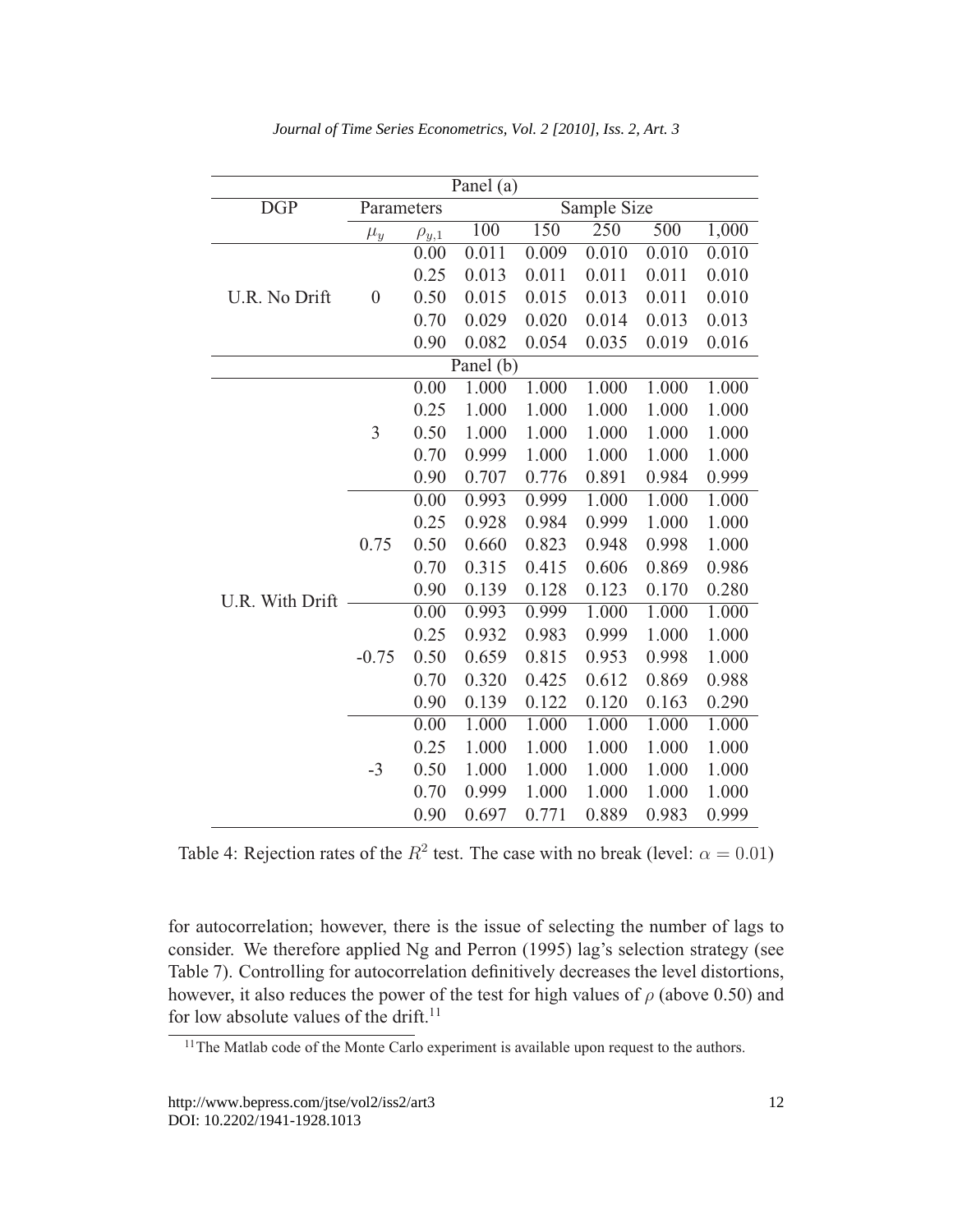| Panel (a)        |                  |              |             |       |                  |       |       |
|------------------|------------------|--------------|-------------|-------|------------------|-------|-------|
| $\overline{DGP}$ | Parameters       |              | Sample Size |       |                  |       |       |
|                  | $\mu_y$          | $\rho_{y,1}$ | 100         | 150   | $\overline{250}$ | 500   | 1,000 |
|                  |                  | 0.00         | 0.049       | 0.049 | 0.052            | 0.047 | 0.048 |
|                  |                  | 0.25         | 0.053       | 0.054 | 0.052            | 0.049 | 0.051 |
| U.R. No Drift    | $\boldsymbol{0}$ | 0.50         | 0.065       | 0.060 | 0.055            | 0.054 | 0.052 |
|                  |                  | 0.70         | 0.087       | 0.074 | 0.064            | 0.057 | 0.054 |
|                  |                  | 0.90         | 0.178       | 0.131 | 0.100            | 0.076 | 0.067 |
|                  |                  |              | Panel $(b)$ |       |                  |       |       |
|                  |                  | 0.00         | 1.000       | 1.000 | 1.000            | 1.000 | 1.000 |
|                  |                  | 0.25         | 1.000       | 1.000 | 1.000            | 1.000 | 1.000 |
|                  | $\overline{3}$   | 0.50         | 1.000       | 1.000 | 1.000            | 1.000 | 1.000 |
|                  |                  | 0.70         | 1.000       | 1.000 | 1.000            | 1.000 | 1.000 |
|                  |                  | 0.90         | 0.850       | 0.916 | 0.970            | 0.999 | 1.000 |
|                  |                  | 0.00         | 0.999       | 1.000 | 1.000            | 1.000 | 1.000 |
|                  |                  | 0.25         | 0.991       | 0.999 | 1.000            | 1.000 | 1.000 |
|                  | 0.75             | 0.50         | 0.868       | 0.949 | 0.994            | 0.999 | 1.000 |
|                  |                  | 0.70         | 0.540       | 0.670 | 0.832            | 0.972 | 0.999 |
| U.R. With Drift  |                  | 0.90         | 0.270       | 0.247 | 0.261            | 0.337 | 0.527 |
|                  |                  | 0.00         | 0.999       | 1.000 | 1.000            | 1.000 | 1.000 |
|                  |                  | 0.25         | 0.988       | 0.999 | 1.000            | 1.000 | 1.000 |
|                  | $-0.75$          | 0.50         | 0.857       | 0.948 | 0.993            | 0.999 | 1.000 |
|                  |                  | 0.70         | 0.537       | 0.664 | 0.831            | 0.973 | 0.999 |
|                  |                  | 0.90         | 0.258       | 0.246 | 0.258            | 0.346 | 0.523 |
|                  |                  | 0.00         | 1.000       | 1.000 | 1.000            | 1.000 | 1.000 |
|                  |                  | 0.25         | 1.000       | 1.000 | 1.000            | 1.000 | 1.000 |
|                  | $-3$             | 0.50         | 1.000       | 1.000 | 1.000            | 1.000 | 1.000 |
|                  |                  | 0.70         | 1.000       | 1.000 | 1.000            | 1.000 | 1.000 |
|                  |                  | 0.90         | 0.863       | 0.914 | 0.972            | 0.999 | 1.000 |

Ventosa-Santaulària and Gómez-Zaldívar: Testing for a Deterministic Trend with Evidence of Unit Root

Table 5: Rejection rates of the  $R^2$  test. The case with no break (level:  $\alpha = 0.05$ )

Thirdly, we assess the performance of the test when it searches for a single break in the series. Tables 8 and 9 show the rejection rates of the null hypothesis when two different DGPs are analyzed at the  $1\%$  and  $5\%$  levels. Panel (a) of each table—when the DGP is unit root without drift—demonstrates that the test performs satisfactorily, particularly when the inference is drawn based on a 1% level, although even in that case, size distortion persists; rejection rates under the null hypothesis are fairly low even for small samples when autocorrelation is low.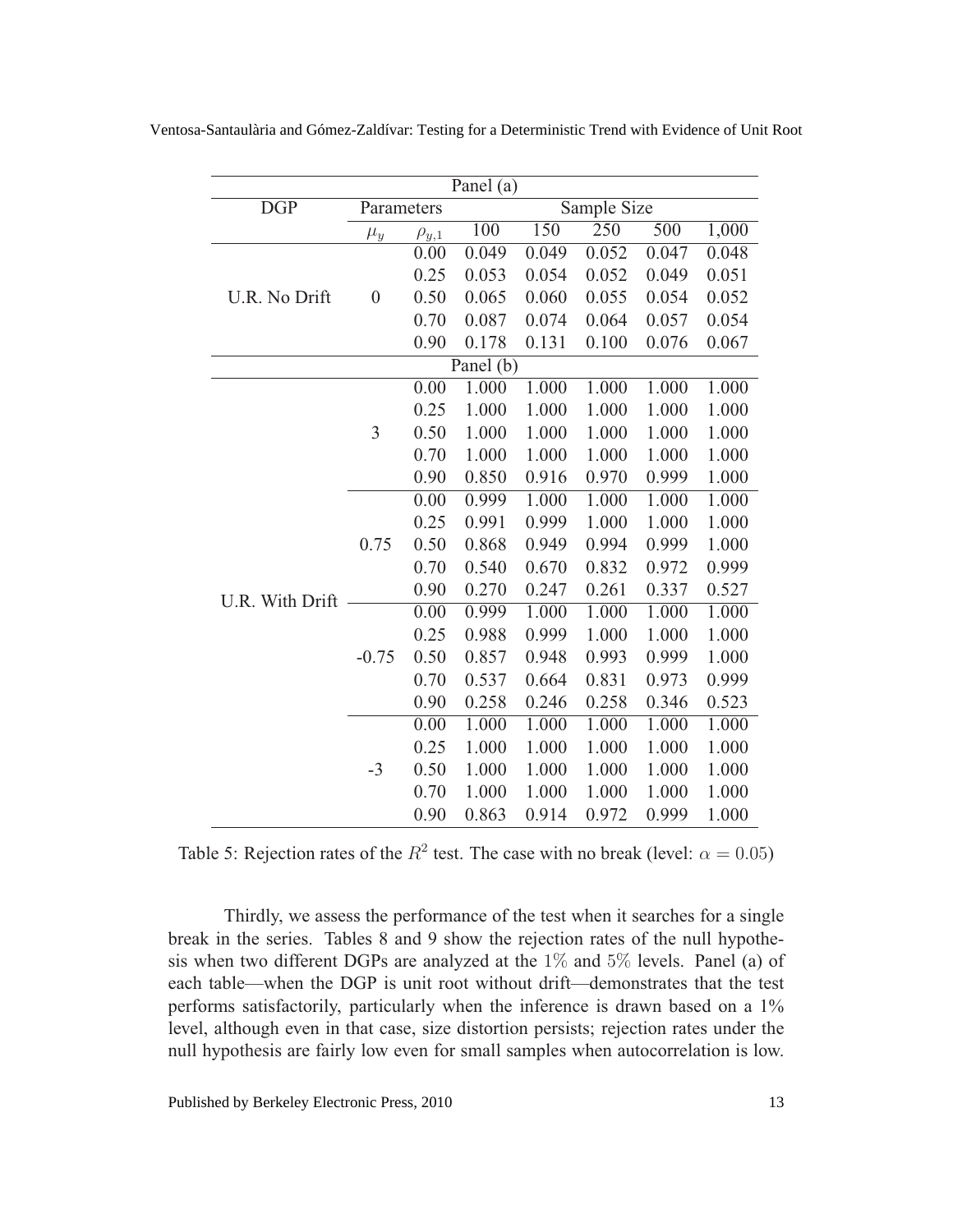|                  |              | Panel (a) No lags included |       |                  |                  |       |       |  |
|------------------|--------------|----------------------------|-------|------------------|------------------|-------|-------|--|
| $\overline{DGP}$ | Parameters   |                            |       | Sample Size      |                  |       |       |  |
|                  | $\mu_y$      | $\rho_{y,1}$               | 100   | 150              | $25\overline{0}$ | 500   | 1,000 |  |
|                  |              | 0.00                       | 0.034 | 0.038            | 0.045            | 0.041 | 0.048 |  |
|                  |              | 0.25                       | 0.058 | 0.055            | 0.060            | 0.066 | 0.062 |  |
| U.R. No Drift    | $\mathbf{0}$ | 0.50                       | 0.138 | 0.141            | 0.149            | 0.152 | 0.158 |  |
|                  |              | 0.70                       | 0.289 | 0.292            | 0.311            | 0.302 | 0.301 |  |
|                  |              | 0.90                       | 0.606 | 0.591            | 0.587            | 0.586 | 0.583 |  |
|                  |              | Panel $(b)$                |       | No lags included |                  |       |       |  |
|                  |              | 0.00                       | 1.000 | 1.000            | 1.000            | 1.000 | 1.000 |  |
|                  |              | 0.25                       | 1.000 | 1.000            | 1.000            | 1.000 | 1.000 |  |
|                  | 3            | 0.50                       | 1.000 | 1.000            | 1.000            | 1.000 | 1.000 |  |
|                  |              | 0.70                       | 1.000 | 1.000            | 1.000            | 1.000 | 1.000 |  |
|                  |              | 0.90                       | 0.995 | 0.999            | 1.000            | 1.000 | 1.000 |  |
|                  |              | 0.00                       | 1.000 | 1.000            | 1.000            | 1.000 | 1.000 |  |
|                  |              | 0.25                       | 0.999 | 1.000            | 1.000            | 1.000 | 1.000 |  |
| U.R. With Drift  | 0.75         | 0.50                       | 0.980 | 0.998            | 1.000            | 1.000 | 1.000 |  |
|                  |              | 0.70                       | 0.880 | 0.949            | 0.992            | 1.000 | 1.000 |  |
|                  |              | 0.90                       | 0.703 | 0.725            | 0.796            | 0.884 | 0.965 |  |
|                  |              | 0.00                       | 1.000 | 1.000            | 1.000            | 1.000 | 1.000 |  |
|                  |              | 0.25                       | 0.999 | 1.000            | 1.000            | 1.000 | 1.000 |  |
|                  | $-0.75$      | 0.50                       | 0.981 | 0.998            | 1.000            | 1.000 | 1.000 |  |
|                  |              | 0.70                       | 0.873 | 0.949            | 0.993            | 1.000 | 1.000 |  |
|                  |              | 0.90                       | 0.698 | 0.738            | 0.782            | 0.885 | 0.969 |  |
|                  |              | 0.00                       | 1.000 | 1.000            | 1.000            | 1.000 | 1.000 |  |
|                  | $-3$         | 0.25                       | 1.000 | 1.000            | 1.000            | 1.000 | 1.000 |  |
|                  |              | 0.50                       | 1.000 | 1.000            | 1.000            | 1.000 | 1.000 |  |
|                  |              | 0.70                       | 1.000 | 1.000            | 1.000            | 1.000 | 1.000 |  |
|                  |              | 0.90                       | 0.995 | 0.999            | 1.000            | 1.000 | 1.000 |  |

*Journal of Time Series Econometrics, Vol. 2 [2010], Iss. 2, Art. 3*

Table 6: Rejection rates of Dickey-Fuller's (1981) joint test: the case with no break. Lags not included, level:  $\alpha = 0.05$ 

Panel (b) of each table—when the DGP is unit root with drift—shows high rejection rates of the null hypothesis in both cases, i.e. when the DGP has no break, and when it does. Nevertheless, it is noticeable that positive autocorrelation may have a considerable negative effect on the power of the test in relatively small samples, i.e., those with fewer than 150 observations.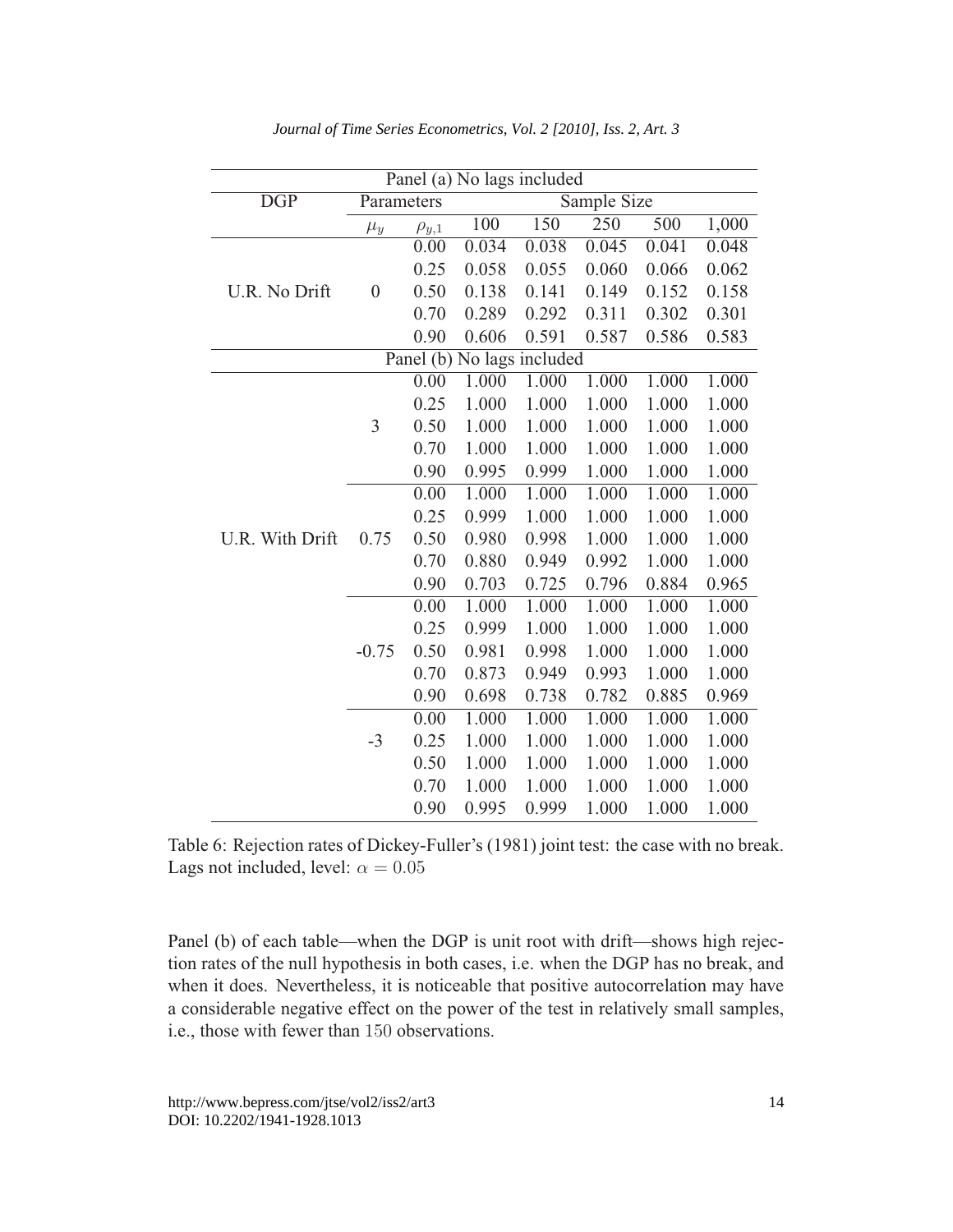| Panel (a) Lag selection strategy: Ng and Perron (1995) |                  |              |             |                  |                  |       |       |
|--------------------------------------------------------|------------------|--------------|-------------|------------------|------------------|-------|-------|
| <b>DGP</b>                                             | Parameters       |              | Sample Size |                  |                  |       |       |
|                                                        | $\mu_y$          | $\rho_{y,1}$ | 100         | $\overline{150}$ | $\overline{250}$ | 500   | 1,000 |
|                                                        |                  | 0.00         | 0.047       | 0.050            | 0.056            | 0.048 | 0.050 |
|                                                        |                  | 0.25         | 0.051       | 0.042            | 0.048            | 0.050 | 0.052 |
| U.R. No Drift                                          | $\boldsymbol{0}$ | 0.50         | 0.054       | 0.047            | 0.048            | 0.049 | 0.052 |
|                                                        |                  | 0.70         | 0.055       | 0.051            | 0.052            | 0.049 | 0.054 |
|                                                        |                  | 0.90         | 0.062       | 0.056            | 0.061            | 0.059 | 0.052 |
| Panel (b) Lag selection strategy: Ng and Perron (1995) |                  |              |             |                  |                  |       |       |
|                                                        |                  | 0.00         | 0.999       | 1.000            | 1.000            | 1.000 | 1.000 |
|                                                        |                  | 0.25         | 0.997       | 1.000            | 1.000            | 1.000 | 1.000 |
|                                                        | $\overline{3}$   | 0.50         | 0.985       | 0.999            | 1.000            | 1.000 | 1.000 |
|                                                        |                  | 0.70         | 0.893       | 0.986            | 1.000            | 1.000 | 1.000 |
|                                                        |                  | 0.90         | 0.206       | 0.312            | 0.613            | 0.983 | 1.000 |
|                                                        |                  | 0.00         | 0.988       | 1.000            | 1.000            | 1.000 | 1.000 |
|                                                        |                  | 0.25         | 0.936       | 0.996            | 1.000            | 1.000 | 1.000 |
| U.R. With Drift                                        | 0.75             | 0.50         | 0.589       | 0.849            | 0.991            | 1.000 | 1.000 |
|                                                        |                  | 0.70         | 0.192       | 0.329            | 0.631            | 0.964 | 1.000 |
|                                                        |                  | 0.90         | 0.073       | 0.079            | 0.091            | 0.149 | 0.310 |
|                                                        |                  | 0.00         | 0.988       | 0.999            | 1.000            | 1.000 | 1.000 |
|                                                        |                  | 0.25         | 0.938       | 0.995            | 1.000            | 1.000 | 1.000 |
|                                                        | $-0.75$          | 0.50         | 0.585       | 0.848            | 0.993            | 1.000 | 1.000 |
|                                                        |                  | 0.70         | 0.195       | 0.336            | 0.628            | 0.965 | 0.999 |
|                                                        |                  | 0.90         | 0.074       | 0.077            | 0.094            | 0.138 | 0.320 |
|                                                        |                  | 0.00         | 0.999       | 1.000            | 1.000            | 1.000 | 1.000 |
|                                                        |                  | 0.25         | 0.997       | 1.000            | 1.000            | 1.000 | 1.000 |
|                                                        | $-3$             | 0.50         | 0.986       | 0.999            | 1.000            | 1.000 | 1.000 |
|                                                        |                  | 0.70         | 0.897       | 0.984            | 1.000            | 1.000 | 1.000 |
|                                                        |                  | 0.90         | 0.207       | 0.313            | 0.608            | 0.979 | 1.000 |

Ventosa-Santaulària and Gómez-Zaldívar: Testing for a Deterministic Trend with Evidence of Unit Root

Table 7: Rejection rates of Dickey-Fuller's (1981) joint test: the case with no break. Lag selection strategy: Ng and Perron (2005), level:  $\alpha = 0.05$ 

## **5 Empirical results for Nelson and Plosser series**

The purpose of this section is twofold. Firstly, we use our new test to review the statistical properties of the NP series. We apply the popular Zivot and Andrews (1992) test, since our test is properly used only after a unit-root test has been employed. If the former fails to reject the null hypothesis of nonstationarity, then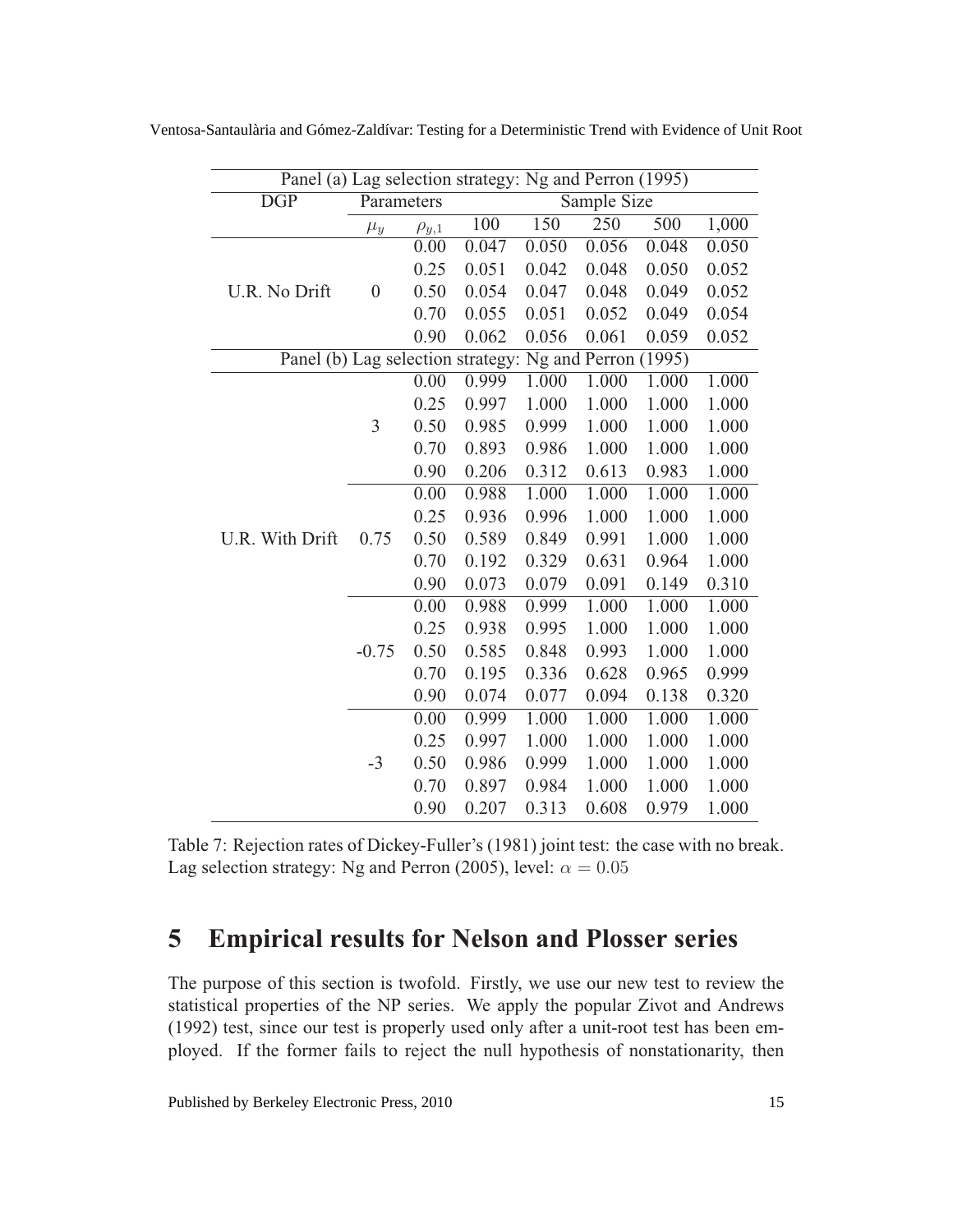| Panel (a)       |                |              |           |       |             |       |       |  |
|-----------------|----------------|--------------|-----------|-------|-------------|-------|-------|--|
| <b>DGP</b>      | <b>Break</b>   | $\rho_{y,1}$ |           |       | Sample Size |       |       |  |
|                 |                |              | 100       | 150   | 200         | 250   | 500   |  |
|                 |                | 0.00         | 0.028     | 0.016 | 0.018       | 0.022 | 0.016 |  |
|                 |                | 0.25         | 0.036     | 0.036 | 0.030       | 0.032 | 0.024 |  |
| U.R. No Drift   | N <sub>O</sub> | 0.50         | 0.058     | 0.038 | 0.032       | 0.024 | 0.026 |  |
|                 |                | 0.70         | 0.068     | 0.040 | 0.042       | 0.030 | 0.028 |  |
|                 |                | 0.90         | 0.280     | 0.168 | 0.090       | 0.064 | 0.034 |  |
|                 |                |              | Panel (b) |       |             |       |       |  |
|                 |                | 0.00         | 0.978     | 0.996 | 1.000       | 1.000 | 1.000 |  |
|                 |                | 0.25         | 0.828     | 0.958 | 0.994       | 1.000 | 1.000 |  |
|                 | N <sub>O</sub> | 0.50         | 0.552     | 0.728 | 0.866       | 0.988 | 1.000 |  |
|                 |                | 0.70         | 0.334     | 0.400 | 0.508       | 0.762 | 0.970 |  |
| U.R. With Drift |                | 0.90         | 0.314     | 0.236 | 0.166       | 0.176 | 0.236 |  |
|                 |                | 0.00         | 0.994     | 0.998 | 1.000       | 1.000 | 1.000 |  |
|                 |                | 0.25         | 0.928     | 0.996 | 1.000       | 1.000 | 1.000 |  |
|                 | <b>YES</b>     | 0.50         | 0.694     | 0.842 | 0.962       | 0.998 | 1.000 |  |
|                 |                | 0.70         | 0.424     | 0.492 | 0.662       | 0.908 | 0.994 |  |
|                 |                | 0.90         | 0.342     | 0.288 | 0.248       | 0.262 | 0.400 |  |

*Journal of Time Series Econometrics, Vol. 2 [2010], Iss. 2, Art. 3*

Table 8: Rejection rates of the  $R^2$  test. The case with break<sup>a</sup> (Level:  $\alpha = 0.01$ ; trimming:  $\varepsilon = 0.05$ )

<sup>a</sup> In all cases, there is a grid search for a break;  $\mu_y = 2.7$ ,  $\sigma_y = 5$ , and, if the DGP contains a break:  $\theta_u = 1.05, \lambda = 0.5.$ 

our test can be used.<sup>12</sup> Secondly, we contrast our results with those obtained by unit-root tests which include a break under the null hypothesis: Perron (1997) and Carrion–i–Silvestre and Sansó (2006) [hereinafter  $P97$  and  $CS06$ , respectively]. P97 and CS06 proposed models that differ on whether or not there is a break under the null hypothesis and the type of break. The specific models that they selected in their empirical applications inhibit the comparison with the results of our test.<sup>13</sup>

<sup>&</sup>lt;sup>12</sup>Although Zivot and Andrews's (1992) test does not allow for a structural break under the null hypothesis of unit root, Vogelsang and Perron (1998) argue on pp. 1092-1093 that: "asymptotic results—**[assuming a break under the null hypothesis]**—were shown to provide poor approximations to finite sample distributions for trend breaks of the magnitudes typically encountered in practice. Indeed, for typical shifts in slope the asymptotic distributions obtained assuming no break under the unit-root null hypothesis provide adequate approximations of finite sample distributions."

<sup>&</sup>lt;sup>13</sup>We previously warned that a comparison between our test and any root test is not straightforward, given that our test assumes that there is evidence of unit root and tests the significance of the drift, whilst P97 and CS06 test the unit root hypothesis.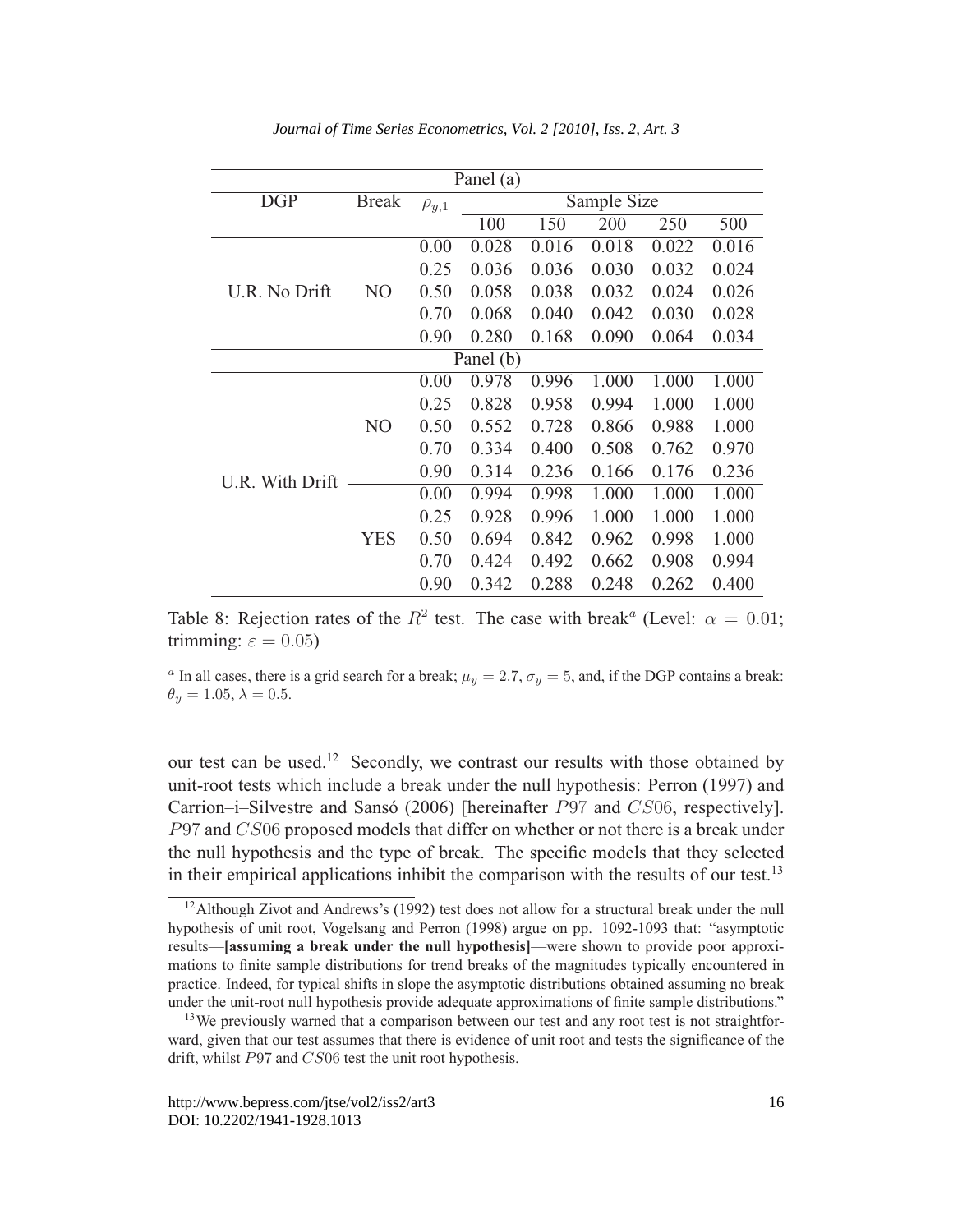| Panel (a)       |                |              |           |       |             |       |       |
|-----------------|----------------|--------------|-----------|-------|-------------|-------|-------|
| <b>DGP</b>      | <b>Break</b>   | $\rho_{y,1}$ |           |       | Sample Size |       |       |
|                 |                |              | 100       | 150   | 200         | 250   | 500   |
|                 |                | 0.00         | 0.102     | 0.064 | 0.106       | 0.076 | 0.098 |
|                 |                | 0.25         | 0.132     | 0.128 | 0.126       | 0.096 | 0.120 |
| U.R. No Drift   | N <sub>O</sub> | 0.50         | 0.156     | 0.136 | 0.100       | 0.120 | 0.110 |
|                 |                | 0.70         | 0.222     | 0.172 | 0.130       | 0.114 | 0.112 |
|                 |                | 0.90         | 0.450     | 0.344 | 0.270       | 0.194 | 0.136 |
|                 |                |              | Panel (b) |       |             |       |       |
|                 |                | 0.00         | 0.998     | 1.000 | 1.000       | 1.000 | 1.000 |
|                 |                | 0.25         | 0.952     | 0.994 | 1.000       | 1.000 | 1.000 |
|                 | N <sub>O</sub> | 0.50         | 0.762     | 0.904 | 0.976       | 1.000 | 1.000 |
|                 |                | 0.70         | 0.548     | 0.626 | 0.718       | 0.934 | 1.000 |
| U.R. With Drift |                | 0.90         | 0.544     | 0.438 | 0.366       | 0.374 | 0.462 |
|                 |                | 0.00         | 1.000     | 1.000 | 1.000       | 1.000 | 1.000 |
|                 |                | 0.25         | 0.988     | 0.996 | 1.000       | 1.000 | 1.000 |
|                 | <b>YES</b>     | 0.50         | 0.860     | 0.964 | 0.996       | 1.000 | 1.000 |
|                 |                | 0.70         | 0.618     | 0.734 | 0.870       | 0.992 | 1.000 |
|                 |                | 0.90         | 0.516     | 0.470 | 0.458       | 0.452 | 0.590 |

Ventosa-Santaulària and Gómez-Zaldívar: Testing for a Deterministic Trend with Evidence of Unit Root

Table 9: Rejection rates of the  $R^2$  test. The case with break<sup>a</sup> (Level:  $\alpha = 0.05$ ; trimming:  $\varepsilon = 0.05$ )

<sup>a</sup> In all cases, there is a grid search for a break;  $\mu_y = 2.7$ ,  $\sigma_y = 5$ , and, if the DGP contains a break:  $\theta_y = 1.05, \lambda = 0.5.$ 

Therefore, we compute their results choosing those models that allow us to make the fairest comparison with our test.<sup>14</sup> In particular, we apply Perron's model  $B^{15}$  to all the series under analysis; this model is referred as the "changing growth model". Under the null hypothesis, it permits a change in the trend function without any change in the level at the time of the break. We also apply the model that CS<sup>06</sup> denominated  $\Theta_{5,1}(\lambda)$ . This particular specification allows a slope shift under the null hypothesis.

We employ the NP series updated to 1988 by Herman van Dijk that can be found in the JBES 1994 dataset archives; we expect the longer span to make the results more reliable. The data are annual and all the series are in natural logs except for that of bond yield.

<sup>&</sup>lt;sup>14</sup>We used the test statistics,  $t^*_{\alpha}(3)$  of P97 and  $\Theta_{5,1}(\lambda)$  of CS06; both allow for a change in the time trend [Model B in Perron's (1989) notation]. The Matlab code is available upon request.

<sup>&</sup>lt;sup>15</sup>See equations (3a) and (3b) in Perron (1997).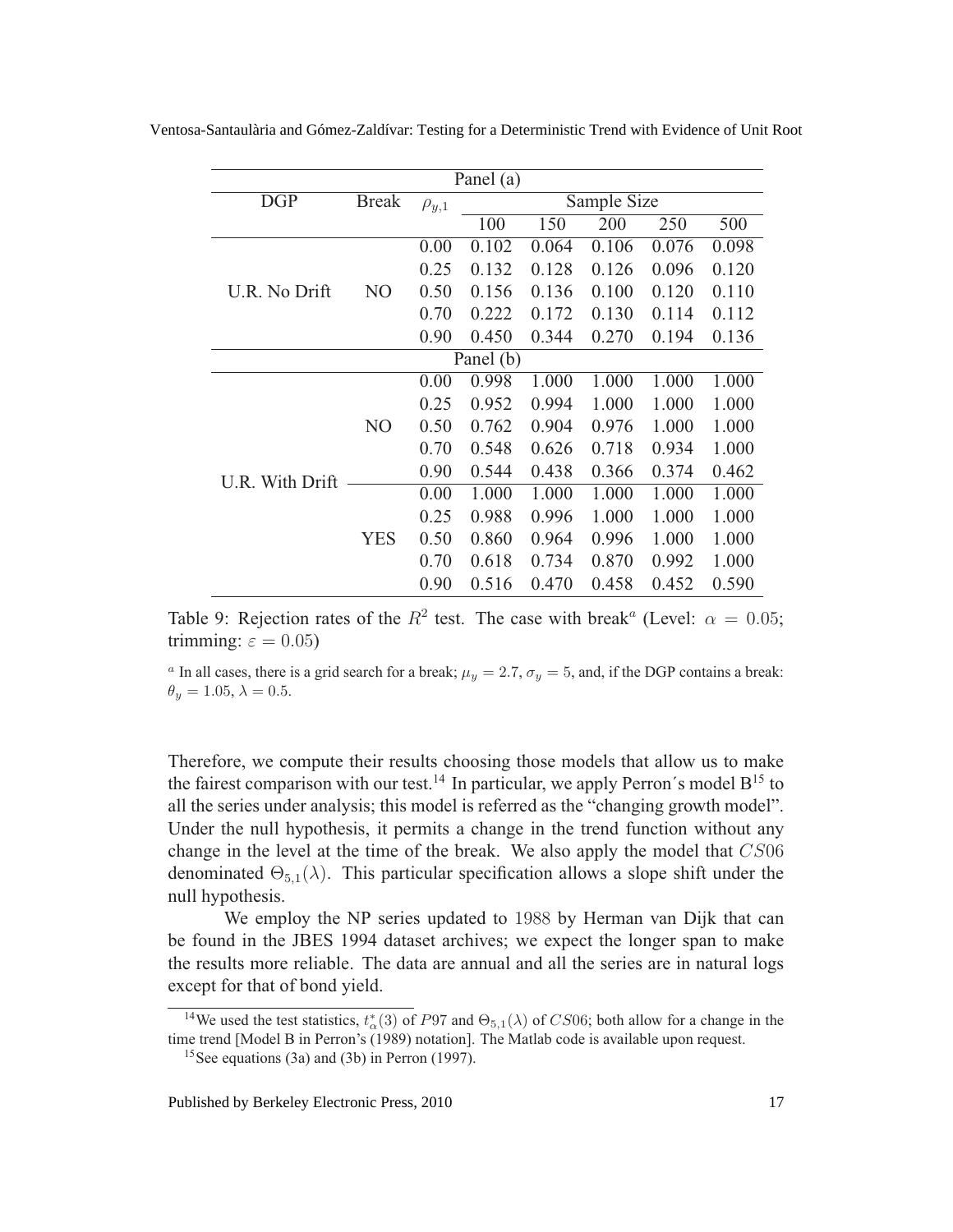#### *Journal of Time Series Econometrics, Vol. 2 [2010], Iss. 2, Art. 3*

The results in Table 10 show that for all variables except real GNP, nominal GNP and real per capita GNP, there is insufficient evidence to reject the null hypothesis of unit root. Therefore, these three variables can be considered broken-trend stationary series. The remaining variables in Table 10 are appropriate candidates for the procedure developed in this paper, since there is evidence in favor of unit root. We are able to reject the null hypothesis of driftless unit root for all the series except CPI, velocity, bond yield and stock prices.

| Series                | $ZA^a$      | <b>Break</b> | $R^2$      | <b>Break</b> | P97               | CS <sub>06</sub>        |
|-----------------------|-------------|--------------|------------|--------------|-------------------|-------------------------|
|                       |             | location     |            | location     | $t^*_{\alpha}(3)$ | $\Theta_{5,1}(\lambda)$ |
| Real GNP              | $-5.542**$  | 1934         |            |              | 1930              | 1978***                 |
| Nominal GNP           | $-5.734***$ | 1930         |            |              | 1939              | 1928 ***                |
| Real per capita GNP   | $-5.860***$ | 1939         |            |              | 1930              | 1937                    |
| Industrial Production | $-4.939$    | 1919         | $0.988***$ | 1901         | 1897              | $1917***$               |
| Employment            | $-4.748$    | 1930         | $0.972***$ | 1906         | 1904              | $1943***$               |
| GNP deflator          | $-3.813$    | 1930         | $0.921**$  | $1965***$    | 1953              | 1918***                 |
| <b>CPI</b>            | $-2.284$    | 1931         | 0.726      |              | 1953              | 1871***                 |
| Wages                 | $-4.889$    | 1930         | $0.967***$ | 1940         | 1943              | $1920***$               |
| Real Wages            | $-3.653$    | 1972         | $0.978***$ | $1973**$     | 1971              | $1973***$               |
| Money Stock           | $-4.451$    | 1929         | $0.986***$ | 1970         | 1970              | 1978***                 |
| Velocity              | $-4.030$    | 1930         | 0.927      |              | 1936              | 1928***                 |
| Bond Yield            | $-4.191$    | 1954         | 0.857      |              | 1954              | 1931**                  |
| <b>Stock Prices</b>   | $-4.476$    | 1954         | 0.873      |              | 1942*             | $1928***$               |

#### Table 10: Extended NP data set

 $a$  Zivot and Andrews's (1992) t-statistic associated with autoregressive term, Model (C). Trimming:  $\varepsilon = 0.05$ ; Breaks allowed: level and trend; lags selected by the Akaike Information Criterion. The symbols \*, \*\*, and \*\*\* denote rejection of the null hypothesis at 10%, 5%, and 1% level, respectively.

For the remainder—industrial production, employment, deflator, nominal wages, real wages and money stock—there is evidence to affirm that these are governed by a deterministic trend (the drift) in the long run. Moreover, our test detected two significant structural breaks in the deterministic trend of real wages (1973) and deflator (1965). Results in the Monte Carlo section show that the test loses some power in the presence of positive autocorrelation for sample sizes below 200. Notwithstanding, the test still has enough power to reject the null hypothesis in all but four cases. Furthermore, the combined results of P<sup>97</sup> and CS<sup>06</sup> tests for the series, industrial production, employment, GNP deflator, wages, real wages and money stock, can be interpreted and reconciled as follows. For all these series, the P97 test does not reject the null hypothesis of unit root, whereas the CS06 test does reject the null; the CS<sup>06</sup> test rejects the null because one or more of the constraints related to the slope or the slope shift are not met, and not necessarily because of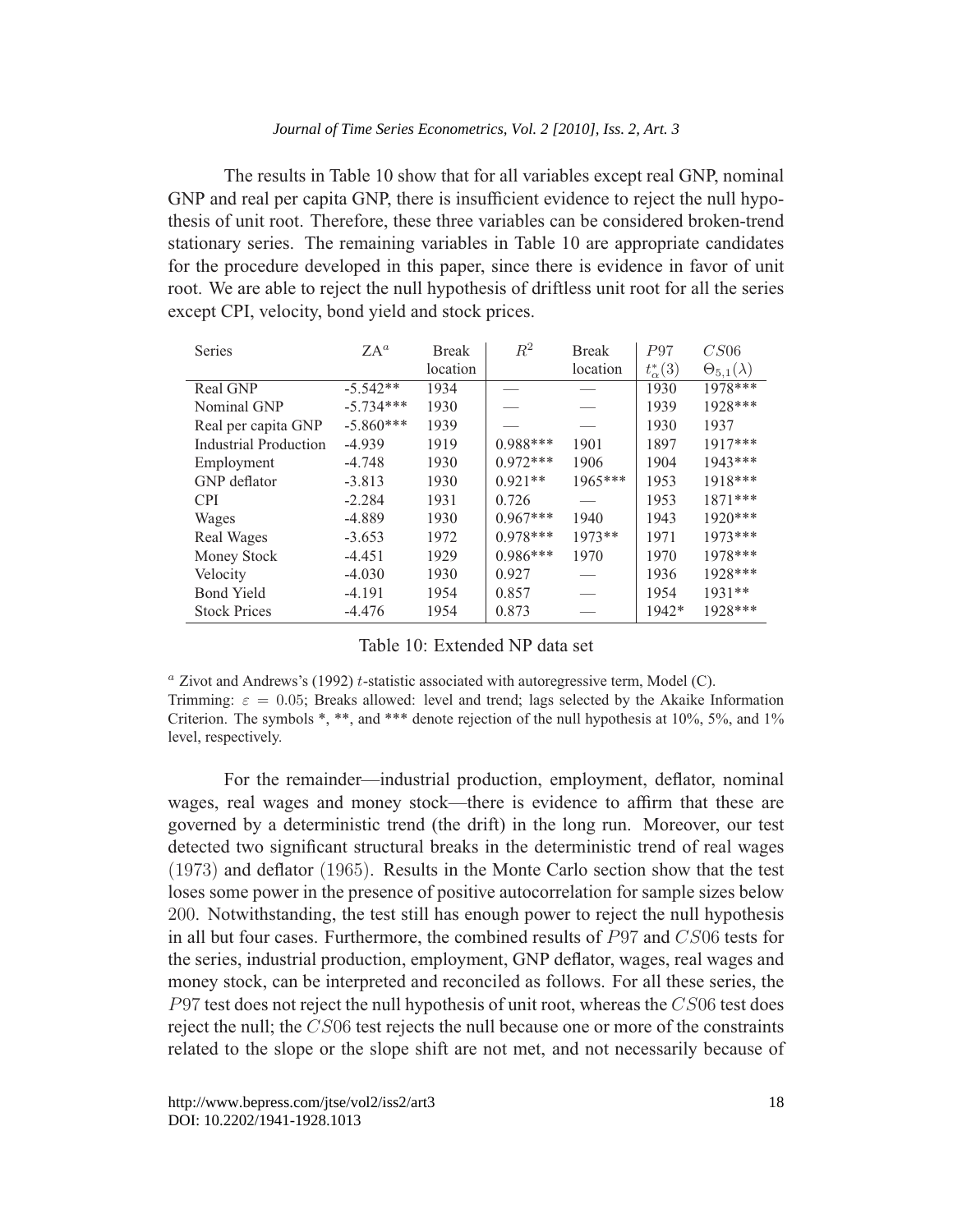the absence of a unit root. These results imply the presence of a unit root and the absence of a drift/drift and shift, among others. Since our test also rejects the null hypothesis, we can conclude that all these series contain both, a deterministic and a stochastic trend. Moreover, besides the deterministic trend, our test shows that the GNP deflator and real wages also have a structural break in the deterministic rate of growth. The application of our test further refines the results of those of P97 and CS06 tests. For example, the model  $\Theta_{5,1}(\lambda)$  of CS06 tests under the null the joint validity of several parameter restrictions—besides unit root; therefore, if the null hypothesis is rejected, it is not possible to tell which of the constraints are not true. By using our test, it is possible to draw inference about the deterministic components, specifically, the deterministic trend or the structural break associated with it.

## **6 Concluding remarks**

This work aims to complement unit-root literature by proposing a new and simple methodology that provides a correct assessment of the deterministic trend when there is evidence of unit root. Our procedure contributes by increasing the degree of precision in the inference drawn from unit-root tests that consider drift and break under the null hypothesis. For these tests, it is impossible to evaluate whether both the drift and the break are simultaneously present whenever the null of nonstationarity cannot be rejected, whereas our methodology provides a simple and reliable approach to executing this task.

The importance of such an assessment relies on the fact that existing unitroot tests fail to correctly estimate the existence of the deterministic trend under the null hypothesis of unit root; therefore, the literature lacks a reliable tool with which to estimate the deterministic rate of growth of a series when a stochastic trend exists. The procedure is simple and its implementation straightforward; furthermore, it facilitates the interpretation of the dynamics of the macroeconomic and financial time series.

The new procedure is shown to be asymptotically robust with regard to autocorrelation, and to have reasonable power for sample sizes of practical interest. We considered the possibility of a single structural break in the deterministic trend and derived the asymptotic distribution of both the  $R^2$  statistic as well as the t-statistic associated with the structural break parameter estimated under the null hypothesis of no break.

The empirical results show that most of the NP series extended up to 1988 with the exception of CPI, velocity, bond yield and stock prices—are characterized by their containing a deterministic trend. The results of Perron (1997) test using his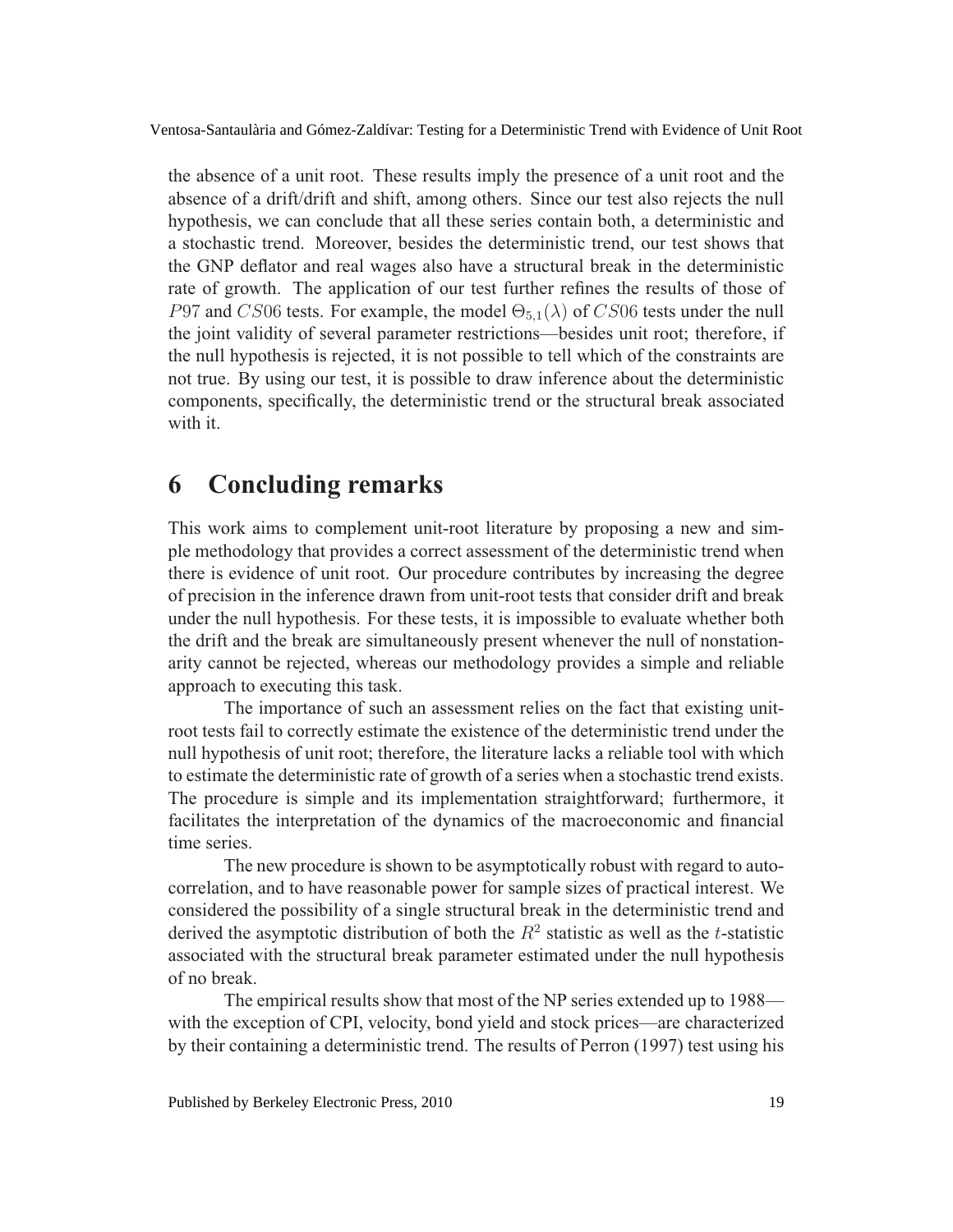"changing growth" model are in line with ours since there is not enough evidence against the unit-root hypothesis in all cases but one. For these variables, our test clarifies that there is a deterministic trend besides the unit root.

## **A Appendix**

**Proof of Propositions 1-5.** We present a guide on how to obtain the order in probability of one combination of DGP and specification, namely DGP (1) and specification (4). The expressions needed to compute the asymptotic value of  $R^2$  are:

$$
\sum y_t = Y_0 T + \mu_y \sum t + \sum \xi_{y,t-1}
$$
\n
$$
\sum y_t t = Y_0 \sum t + \mu_y \sum t^2 + \sum \xi_{y,t-1} t
$$
\n
$$
\sum y_t^2 = Y_0^2 T + \mu_y^2 \sum t^2 + \sum \xi_{y,t-1}^2 + 2Y_0 \mu_y \sum t + ...
$$
\n
$$
2Y_0 \sum \xi_{y,t-1} + 2\mu_y \sum \xi_{y,t-1} t
$$
\n
$$
\sum t = \frac{1}{2} (T^2 + T)
$$
\n
$$
\sum t^2 = \frac{1}{6} (2T^3 + 3T^2 + T)
$$

where  $\xi_{y,t} = \sum_{i=1}^{t} u_{y,i}$  and all other summations range from 1 to T. The<br>in probability can be found in Phillips (1986). Phillips and Durlauf (1986). orders in probability can be found in Phillips (1986), Phillips and Durlauf (1986) and Hamilton (1994). These expressions were written in *Mathematica 4.1* code; the software computes the asymptotics of the classical OLS formula  $(X'X)^{-1}X'Y$  as well as the asymptotic value of the variance estimator:  $\hat{\sigma}^2 = T^{-1} \sum_{i=1}^{T} \hat{\mu}^2$  where well as the asymptotic value of the variance estimator:  $\hat{\sigma}_u^2 = T^{-1} \sum_{t=1}^{T} \hat{u}_t^2$  where.

$$
X'X = \left(\begin{array}{cc} T & \sum t \\ \sum t & \sum t^2 \end{array}\right)
$$

and,

$$
Y = \left(\begin{array}{c} \sum y_t \\ \sum y_t t \end{array}\right)
$$

http://www.bepress.com/jtse/vol2/iss2/art3 DOI: 10.2202/1941-1928.1013

20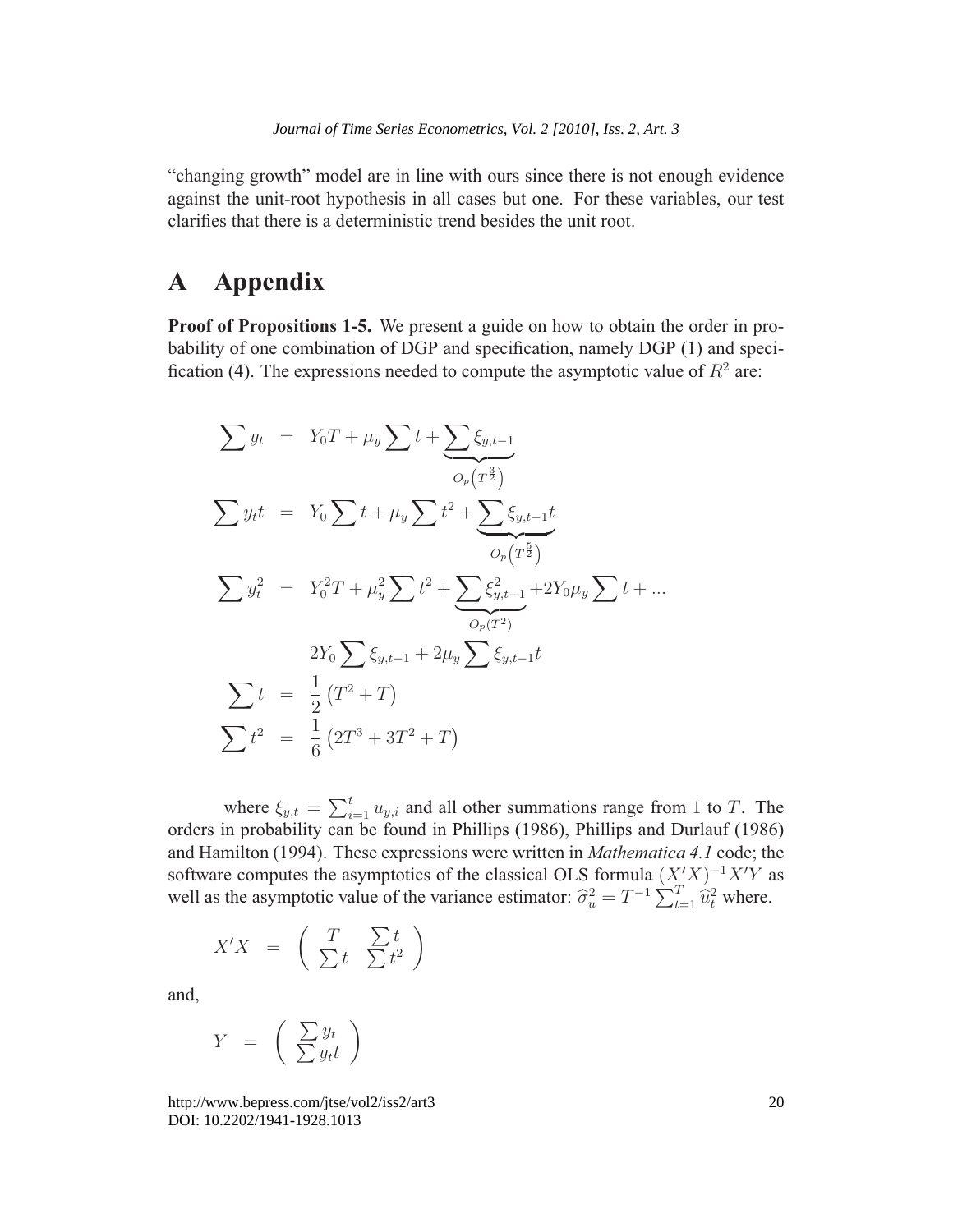The code in this case<sup>16</sup> is represented below. To understand it, a brief glossary is required:

| Character      | Represents           |
|----------------|----------------------|
| $\overline{A}$ | $Y_0$                |
| К              | $\mu_y$              |
| В              | $\xi_{y,t-1}$        |
| U              | $\overline{5y}, t-1$ |
| $\overline{D}$ | $\xi_{y,t-1}t$       |
| St             |                      |
| St2            |                      |

Table 11: glossary of the Mathematica Code

ClearAll; St =  $\frac{1}{2} * (T^2 + T)$ ; St2 =  $\frac{1}{6} * (2 * T^3 + 3 * T^2 + T)$ ;<br>Sv -  $4 * T + K * S + R * T^{1.5}$ .  $Sy = A * T + \hat{K} * St + B * T^{1.5};$  $Sy2 = A^2 * T + K^2 * St2 + C * T^2 + 2 * A * K * St + 2 * A * B * T^{1.5}$  $+2 * K * D * T^{2.5};$  $Syt = A * St + K * St2 + D * T^{2.5};$  $Mx = (\begin{array}{cc} T & \text{St} \\ \text{St} & \text{St2} \end{array});$  $i$ Mx = Inverse[Mx];  $R1 =$  Extract[iMx, {1, 1}];  $R2 =$  Extract[iMx, {1, 2}];  $R3 =$  Extract[iMx, {2, 1}];  $R4 =$  Extract[iMx, {2, 2}];  $R40 = Factor[R4]$ ;  $R4num = Numerator[R40];$  $R4den = Denominator[R40];$  $K15 =$  Exponent [R4num, T];  $K16 =$  Exponent [R4den, T];  $\text{R4num2} = \text{Limit}[\text{Expand}[\text{R4num}/T^{\text{K15}}], T \rightarrow \infty];$  $R4den2 = Limit[Expand[R4den/T<sup>K16</sup>], T \rightarrow \infty];$  $R42 = Factor[Expand[(R4num2/R4den2) *  $\frac{T^{K15}}{T^{K16}}]]$ ;$  $P10 = Factor[Expand[R1 * Sy + R2 * Syt]];$  $P20 = Factor[Expand[R3 * Sy + R4 * Syt]$ ;  $P21num = Numerator[P20];$ 

<sup>16</sup>As indicated previously, the proof was achieved with the aid of *Mathematica 4.1* software. The corresponding code for the other results is available upon request.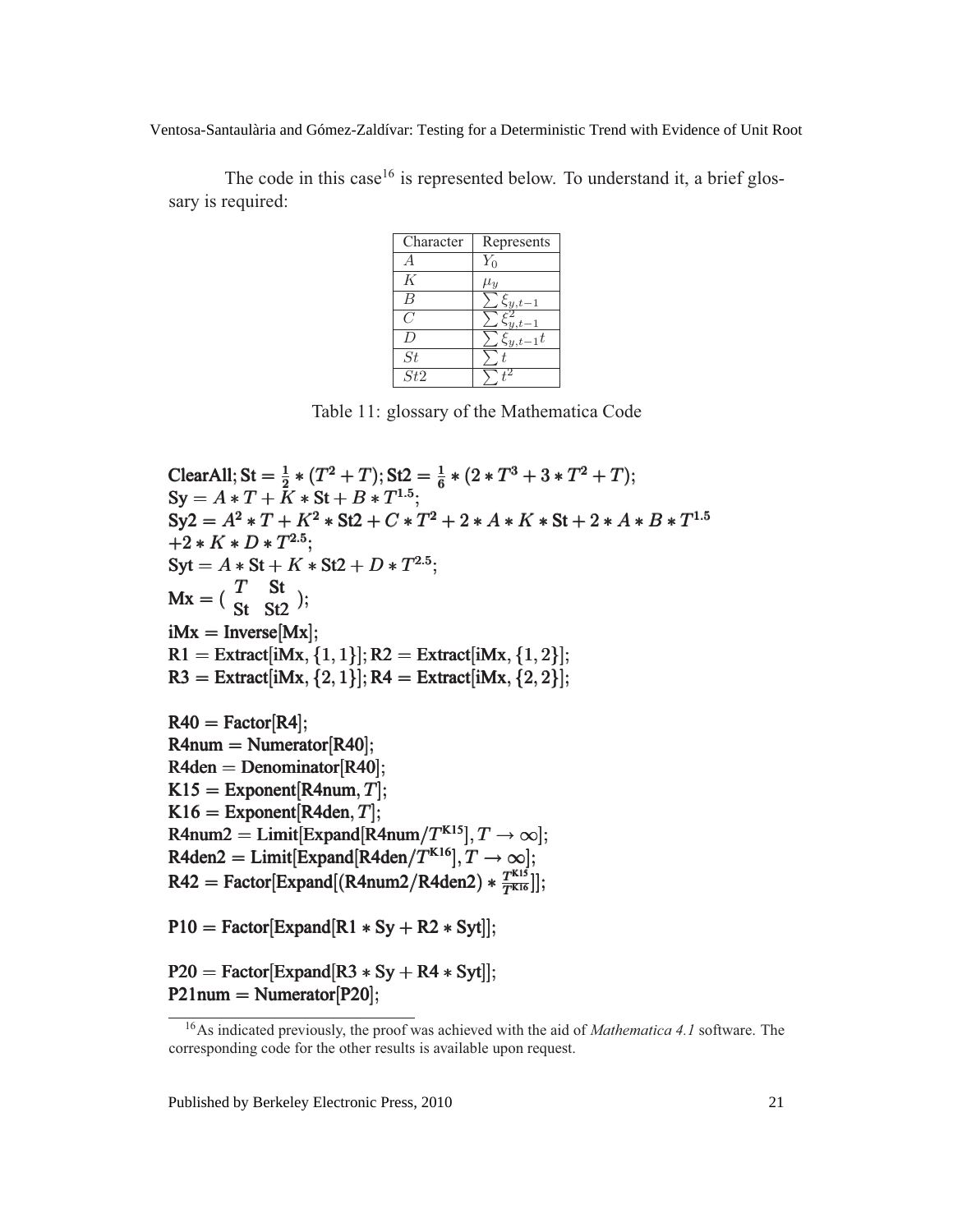```
K3 = Exponent[P21num, T];Bnum = Limit[Expand[P21num/T<sup>K3</sup>], T \rightarrow \infty];
P22den = Denominator[P20];K4 = Exponent[P22den, T];Bden = Limit[Expand[P22den/T<sup>K4</sup>], T \rightarrow \infty];
Bpar = Factor[Expand[(Bnum/Bden) * T^{K3}_{T^{K4}}]];P40 = Factor \left[ \text{Expand} \left[ \text{Sy2} + \text{P10}^2 * T + \text{P20}^2 * \text{St2} \right] - 2 * \text{P10} * \text{Sy2} + \text{P20} * \text{Syt} + 2 * \text{P10} * \text{P20} * \text{Stl} \right]-2 * P10 * Sy - 2 * P20 * Syt + 2 * P10 * P20 * St ;
P41num = Numerator[P40];K7 = Exponent[P41num, T];U2num = Factor[Limit[Expand[P41num/T<sup>K7</sup>], T \rightarrow \infty]];
P42den = Denominator[P40];K8 = Exponent[P42den, T];U2den = Factor[Limit [Expand [P42den/T^{K8}], T \rightarrow \infty]];
Su2 = FullSimplify[Factor[Expand[(U2num/U2den) * T<sup>K7</sup>]/];P50 = Factor[Expand[P40/(Sy2 + T * (<math>\frac{Sy}{T}</math>)<sup>2</sup> – 2 * (<math>\frac{Sy}{T}</math>) * Sy)];<br>P51 num – Numerator[PS0].P51num = Numerator[P50];K1 = Exponent[P51num, T];Rcnum = Factor[Limit[Expand[P51num/T<sup>K1</sup>], T \rightarrow \infty]];
P52den = Denominator[P50];K2 = Exponent[P52den, T];Rcden = Factor[Limit[Expand[P52den/T<sup>K2</sup>], T \rightarrow \infty]];\text{Rc} = \text{FullSimplify}[\text{Factor}[\text{Expand}](\text{Renum}/\text{Reden}) * \frac{T^{K1}}{T^{K2}}]]]
```
## **References**

- CARRION–I–SILVESTRE, J., AND A. SANSÓ (2006): "Joint hypothesis specification for unit root tests with a structural break," *Econometrics Journal*, 9(2), 196–224.
- CARRION-I SILVESTRE, J., D. KIM, AND P. PERRON (2009): "GLS-Based Unit Root Tests with Multiple Structural Breaks Under Both the Null and the Alternative Hypotheses," *Econometric Theory*, 25(06), 1754–1792.
- CHRISTIANO, L. (1992): "Searching for a Break in GNP," *Journal of Business & Economic Statistics*, 10(3), 237–250.

http://www.bepress.com/jtse/vol2/iss2/art3 DOI: 10.2202/1941-1928.1013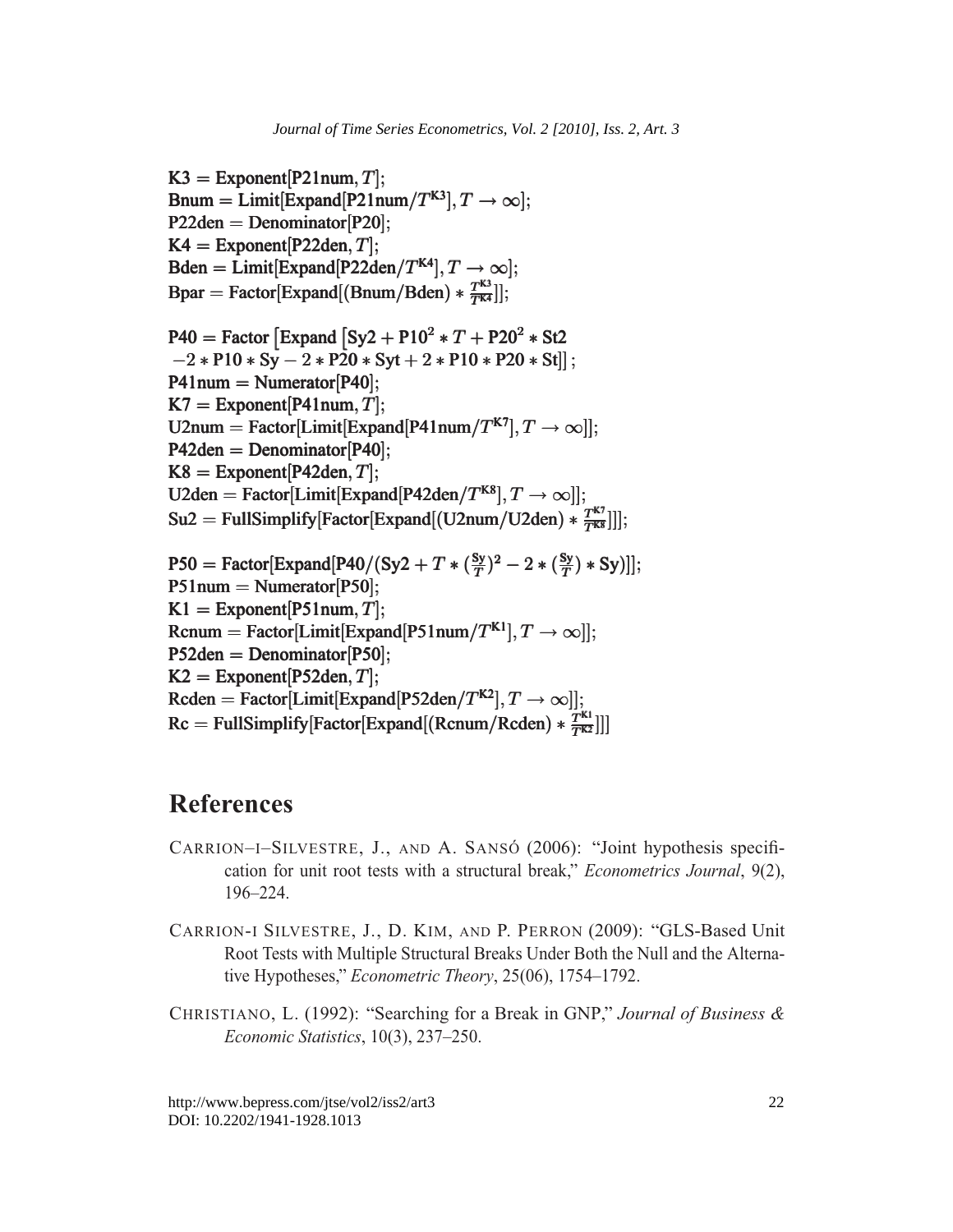- DICKEY, D., AND W. FULLER (1979): "Distribution of the Estimators for Autoregressive Time Series With a Unit Root," *Journal of the American Statistical Association*, 74(366), 427–431.
- (1981): "Likelihood Ratio Statistics for Autoregressive Time Series with a Unit Root," *Econometrica*, 49(4), 1057–1072.
- GÓMEZ-ZALDÍVAR, M., AND D. VENTOSA-SANTAULÀRIA (2010): "Per Capita Output Convergence: The Dickey-Fuller Test under the Simultaneous Presence of Stochastic and Deterministic Trends," *Annales d'economie et de Statistique ´* , Forthcoming.
- HAMILTON, J. (1994): *Time Series Analysis*. Princeton University Press.
- KIM, D., AND P. PERRON (2009): "Unit root tests allowing for a break in the trend function at an unknown time under both the null and alternative hypotheses," *Journal of Econometrics*, 148(1), 1–13.
- KWIATKOWSKI, D., P. PHILLIPS, P. SCHMIDT, AND Y. SHIN (1992): "Testing the null hypothesis of stationarity against the alternative of a unit root," *Journal of Econometrics*, 54(1-3), 159–178.
- NELSON, C., AND C. PLOSSER (1982): "Trends and Random Walks in Macroeconomic Time Series," *Journal of Monetary Economics*, 10, 139–162.
- NG, S., AND P. PERRON (1995): "Unit root tests in ARMA models with datadependent methods for the selection of the truncation lag," *Journal of the American Statistical Association*, pp. 268–281.
- PERRON, P. (1989): "The Great Crash, the Oil Price Shock and the Unit Root Hypothesis," *Econometrica*, 57, 1361–1401.
- (1997): "Further Evidence on breaking Trend Functions in Macroeconomic Variables," *Journal of Econometrics*, 80, 335–385.
- PERRON, P., AND X. ZHU (2005): "Structural breaks with deterministic and stochastic trends," *Journal of Econometrics*, 129(1-2), 65–119.
- PHILLIPS, P. (1986): "Understanding Spurious Regressions in Econometrics," *Journal of Econometrics*, 33(3), 311–40.
- PHILLIPS, P. (1987): "Time Series Regression with a Unit Root," *Econometrica*, 55(2), 277–301.